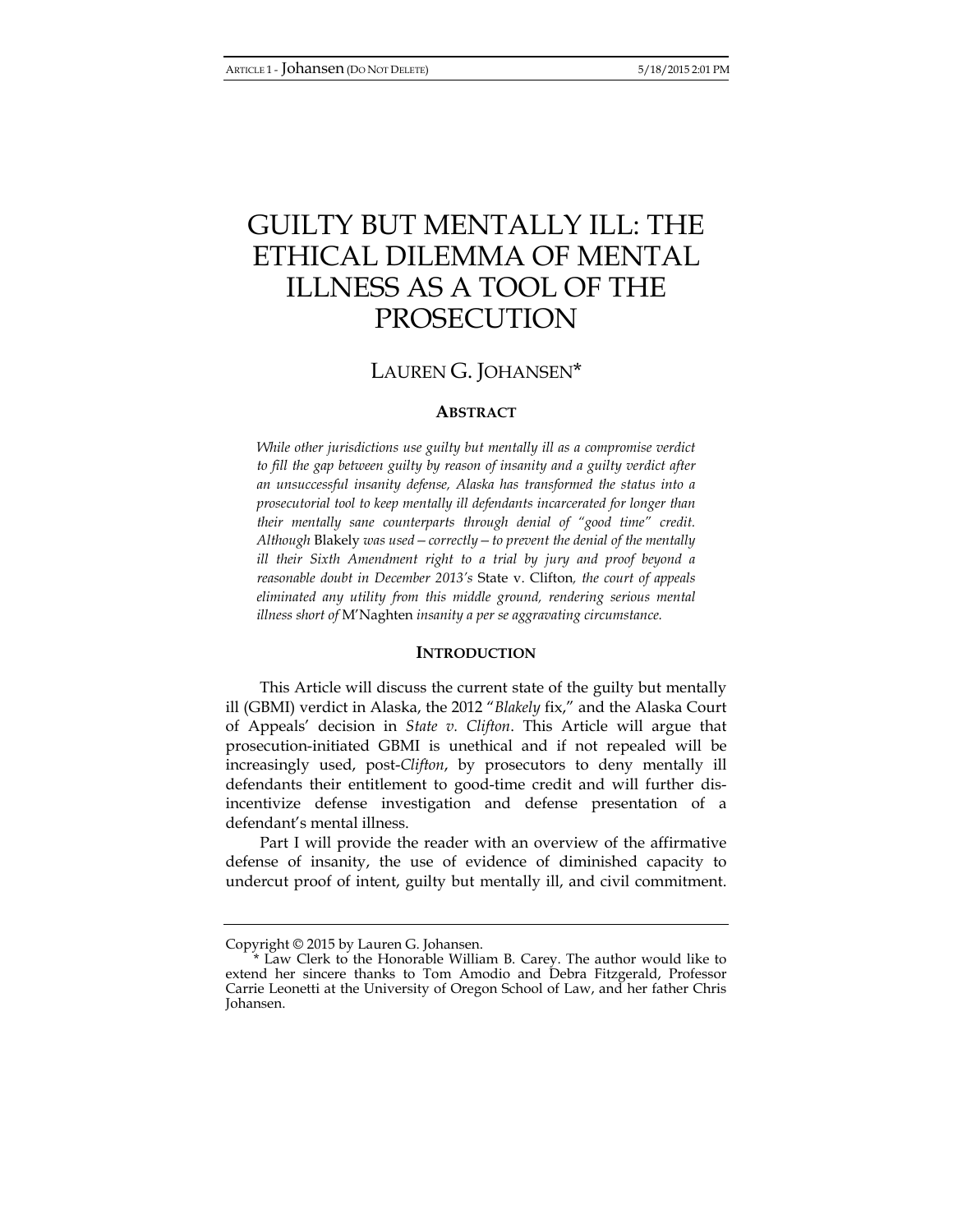2 ALASKA LAW REVIEW Vol. 32:1

Part II will discuss the legal developments that provide a backdrop to Ms. Clifton's appeal, including a discussion of the *Apprendi* line of United States Supreme Court decisions and *Forster* in Alaska. Part III will discuss *Clifton* and the post-2012 version of section 12.47.030 of the Alaska Statutes. Part IV will highlight the GBMI verdict as a tool of the prosecution with special emphasis on evidentiary and ethical considerations.

# **I. INSANITY AND RELATED ADJUDICATIONS IN ALASKA, A CRIMINAL AND CIVIL OVERVIEW**

This Part seeks to introduce the social, legal, and medical history of the insanity defense and related alternative dispositions in Alaska as well as to highlight key movements in Alaska's political and social landscape related to the mentally ill criminal defendant.

The law has long recognized that a person who suffers from a serious mental illness is "not to be regarded as a moral agent, or punishable by the law for his acts."1 Insanity is, at its core, a legal fiction created to enhance the predictive value of what is otherwise an imprecise or complicated medical standard.2 This Article will not discuss the various insanity defense standards that other jurisdictions use.3

A slim majority of United States jurisdictions use the *M'Naghten*  test to determine whether a criminal defendant qualifies for an insanity acquittal.4 The *M'Naghten* test arose from public backlash following an 1843 assassination attempt on British Prime Minister Robert Peel.5 Daniel M'Naghten was acquitted of murder for fatally shooting one of P.M. Peel's secretaries.<sup>6</sup> Following the judgment of acquittal on the basis of Mr. M'Naghten's insanity, a panel of judges was asked a series of hypothetical questions about the common law insanity defense as it existed at that time.7 The answers to these questions resulted in the *M'Naghten* test of legal insanity.8 Under *M'Naghten*, an accused may not be held criminally responsible if at the time of the criminal conduct she

 <sup>1.</sup> Bovard v. State, 30 Miss. 600, 613 (Miss. Err. & App. 1856).

 <sup>2.</sup> WAYNE R. LAFAVE, CRIMINAL LAW § 7.5(a) (5th ed. 2010) (describing the American Law Institute's insanity test).

 <sup>3.</sup> For further reading, *see Insanity Defense*, 41 AM. JUR. 2D *Proof of Facts* 615 (2014); *see also* Andrew March, Note, *Insanity in Alaska*, 98 GEO. L.J. 1481 (2010).

 <sup>4.</sup> WAYNE R. LAFAVE, SUBSTANTIVE CRIMINAL LAW § 7.2, 7.2(a) (2d ed. 2003).

 <sup>5.</sup> *Id.*

 <sup>6.</sup> *Id.*

 <sup>7.</sup> *Id.*

 <sup>8.</sup> *Id.*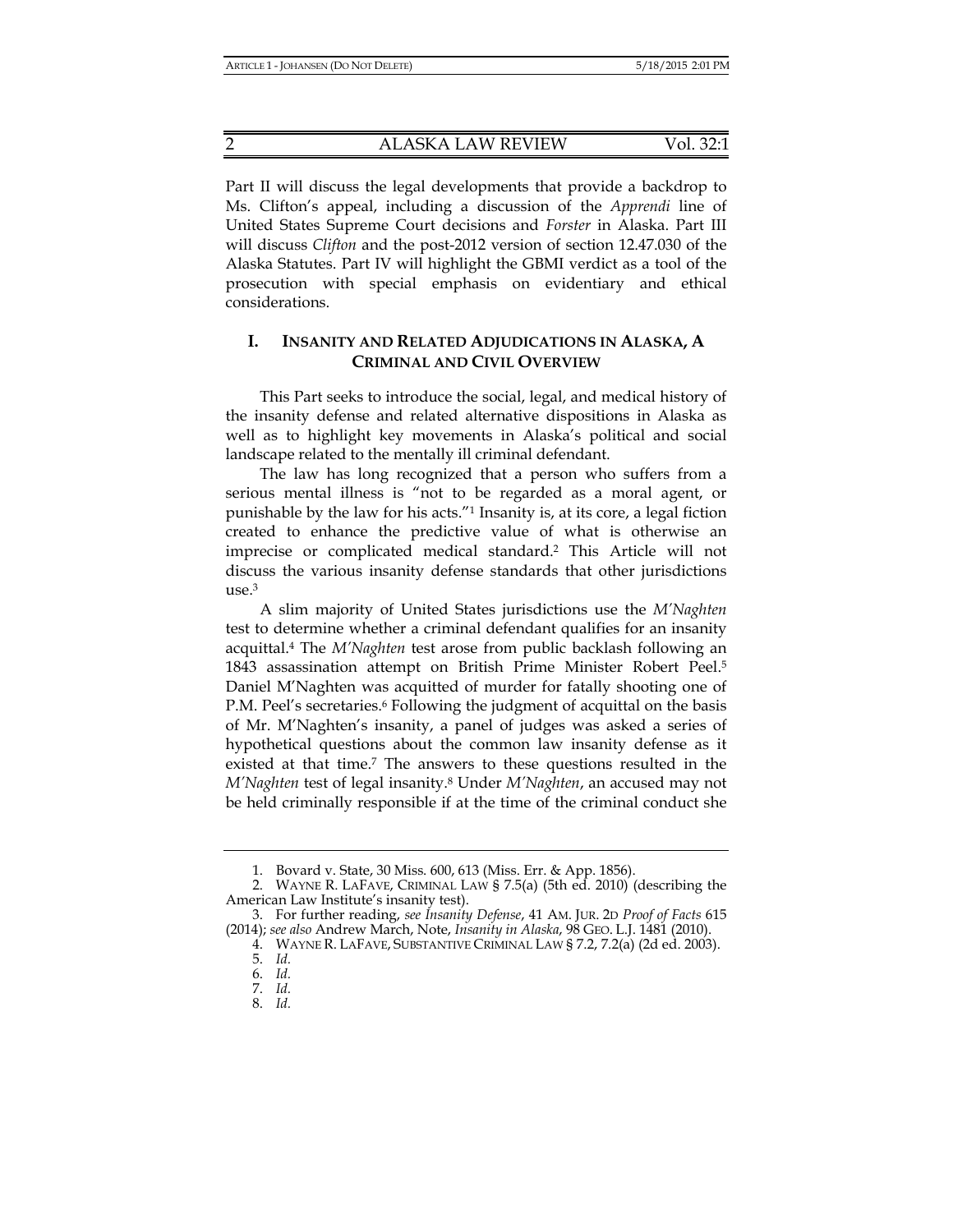was suffering from a mental disease or defect which rendered them unknowing of either, (a) the nature and quality of the act, or (b) that the act was wrong.<sup>9</sup>

Alaska currently uses only the first prong of the *M'Naghten* test: a defendant is to be found not guilty if at the time of the offense she was "unable, as a result of a mental disease or defect, to appreciate the nature and quality of her conduct."10 *M'Naghten* has been widely criticized in the United States since the 1960's as inapplicable to mental illnesses that result in unlawful actions committed during, and in obedience to, prolonged and sustained hallucinatory directives.11 For example, a person who experiences auditory hallucinations that direct her to kill her children to save them from "Evil" may be able to resist such a thought for a time, but eventually, over a period of years, may come to believe that it is, indeed, necessary to kill her children in order to save them. This person is excluded from a not guilty by reason of insanity (NGI) defense in Alaska because she knows that she is killing a person, but she cannot resist the directives of her hallucinations.

Defense counsel must provide written notice to the court of their intent to rely on the NGI defense within ten days of entering a plea or at another pre-trial juncture if there is good cause for later notice.12 Insanity is a complete affirmative defense and negates all criminal culpability for the alleged crime.13 However, as Subsection A of this Part, *infra,* shall discuss, the successful insanity defendant will very likely be civilly committed for a long, indefinite period following an NGI acquittal, which partially explains the rarity of insanity pleas except in extremely serious felonies akin to aggravated murder.

Alaska has both an NGI verdict, which negates culpability, and an alternate GBMI verdict, after which the defendant will be exposed to the same potential punishment as a sane offender.<sup>14</sup> The punishment for a GBMI defendant will be the same as a similarly situated "sane" person except that the Alaska Department of Corrections (DoC) is required to provide mental health treatment during incarceration and the defendant is not entitled to parole or furlough during continuing treatment with the DoC.15

 <sup>9.</sup> *Id.*

 <sup>10.</sup> ALASKA STAT. § 12.47.010(a) (2013). *See, e.g.*, State v. Patterson, 740 P.2d 944, 949 (Alaska 1987) (holding that Alaska's Insanity statutes only incorporate the first *M'Naghten* prong, and not the second).

 <sup>11.</sup> *Insanity Defense*, *supra* note 3, at 615.

 <sup>12. § 12.47.010(</sup>b).

 <sup>13. § 12.47.010(</sup>d).

 <sup>14. § 12.47.050.</sup> 

 <sup>15. § 12.47.030; § 12.47.050.</sup>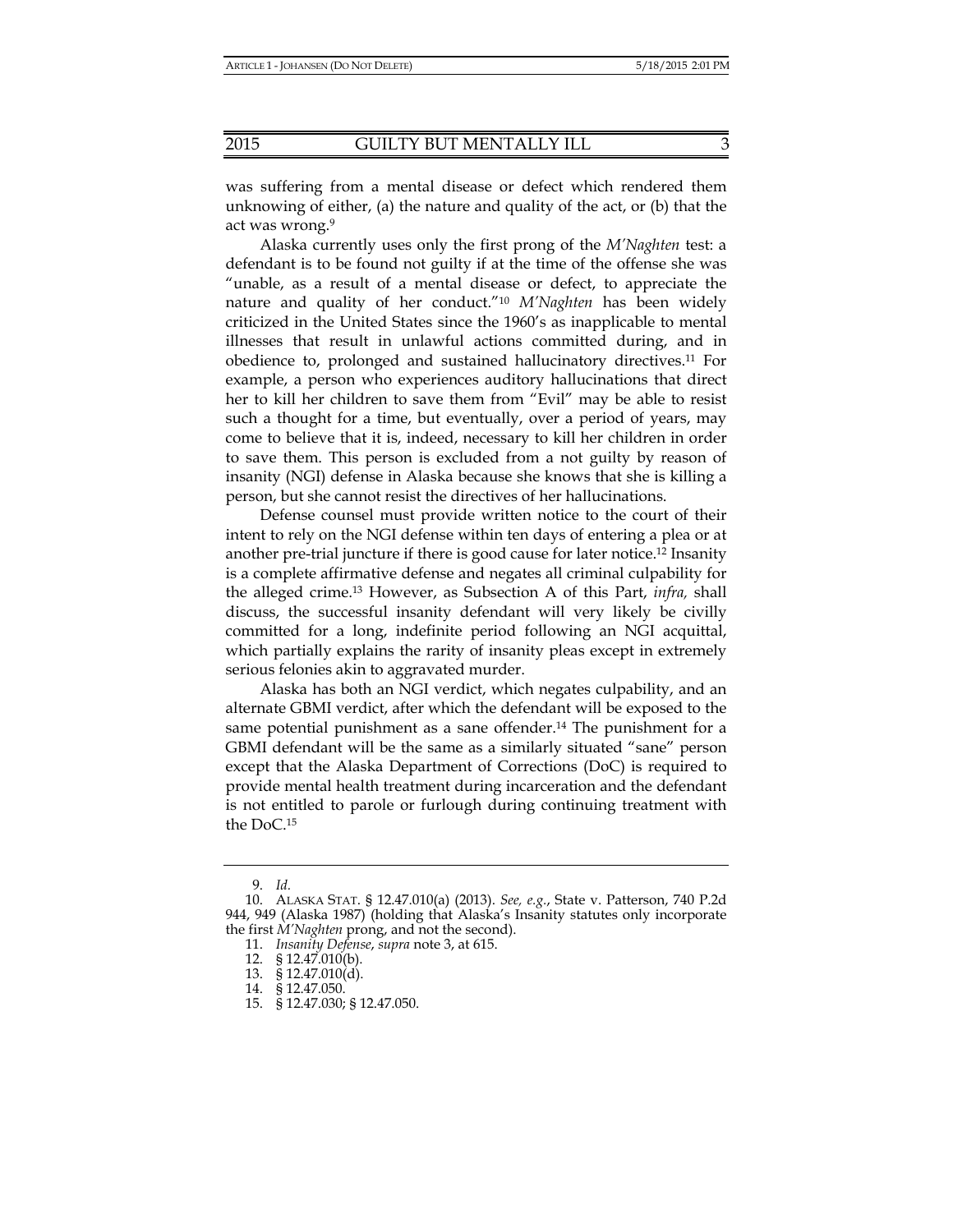In Alaska, the GBMI verdict has a different, and more broadly applicable, standard for determining mental illness at the time of the offense than NGI's *M'Naghten* standard. For a defendant to be found GBMI, the prosecution or defense must show that, at the time the conduct occurred, the defendant lacked as a result of a mental disease or defect the substantial capacity either to appreciate the wrongfulness of their conduct or to conform that conduct to the requirements of law.16 This is a formulation of the American Law Institute Model Penal Code definition of legal insanity (ALI).17

The ALI test is broader than *M'Naghten*, using the term "substantial capacity" to describe the mentally ill person's volitional ability. The drafters of the ALI test noted that the "substantial capacity" part of the test accommodates an outsider's inability to identify a defendant's degree of impairment precisely.18 "Inability to conform conduct to the law" solves the deficiency of my previous example, wherein a person is ground down over a period of years by auditory hallucinations or other mental health symptoms to commit a crime they believe is necessary as a result of their disordered thought process.19 Also, the ALI test substitutes *M'Naghten*'s "know" with the ALI's "appreciate."20 The "appreciate" standard allows an expert witness to enter the defendant's realm of past experiences more easily and also to discuss the affect on emotional states of being and the effect on the defendant therein at the time of the offense.<sup>21</sup> To prevent jurisdictions that may adopt this standard from exonerating those persons with nondelusional mental disorders—such as psychopathy or personality disorders, which are not chemically-treatable mental illnesses but involve diminished empathy, remorse, and self-control—the ALI added a definitional, exclusive, second paragraph to the test, which reads: "As used in this Article, the terms 'mental disease or defect' do not include an abnormality manifested only by repeated criminal or otherwise anti-social conduct."<sup>22</sup> Alaska includes this language in its GBMI statute,<sup>23</sup> but one can also find this language in section 12.47.010(c) of the Alaska Statutes.24

Alaska also allows the defense to present evidence of diminished

 <sup>16. § 12.47.030.</sup> 

 <sup>17.</sup> *See* LAFAVE, *supra* note 2.

 <sup>18.</sup> *Id.*

 <sup>19.</sup> *Id.*

 <sup>20.</sup> *Id.* 21. *Id.* 

 <sup>22.</sup> *Id.*; MODEL PENAL CODE § 4.01 (1962).

 <sup>23.</sup> ALASKA STAT. § 12.47.030(b) (2013).

 <sup>24.</sup> *Id.*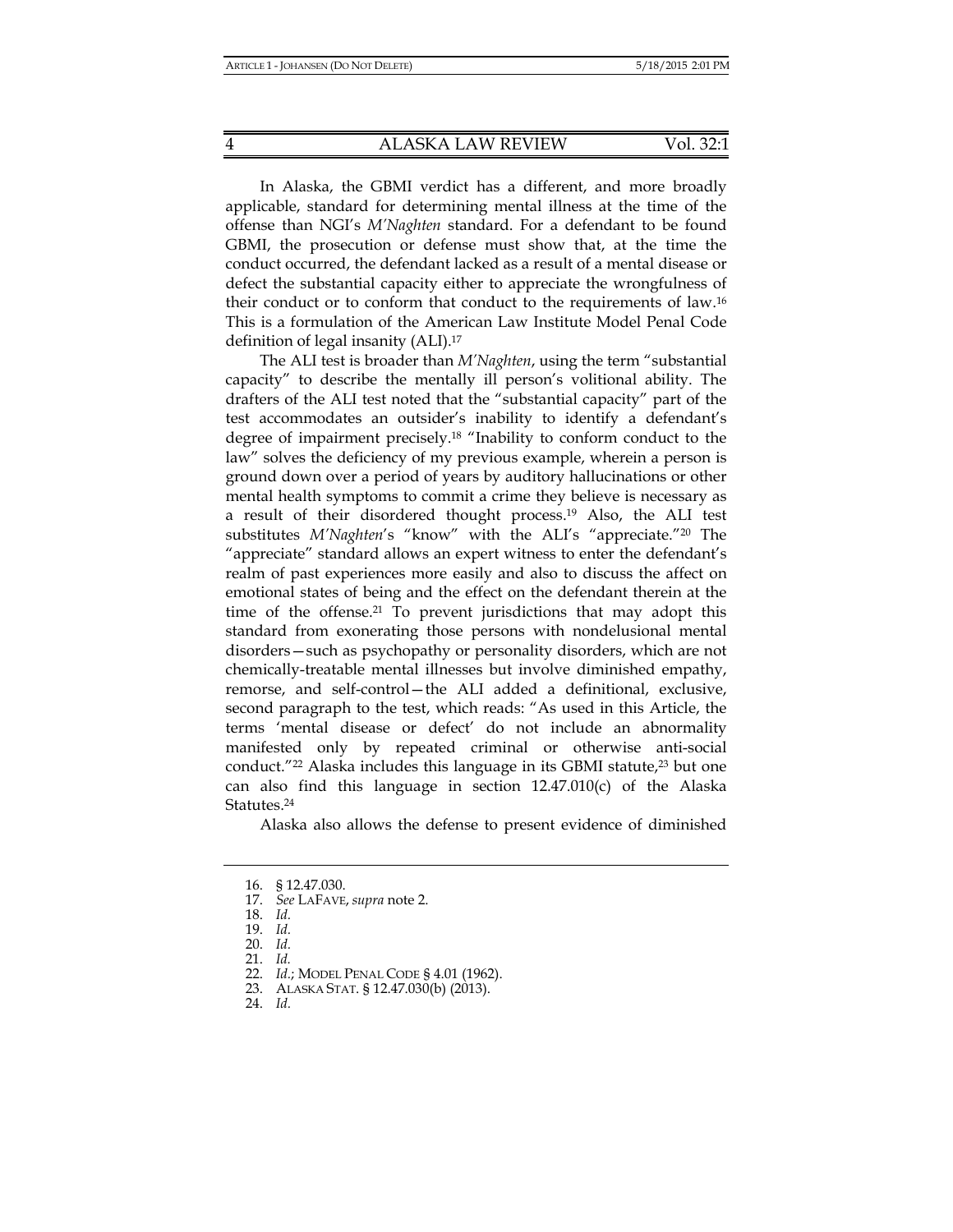capacity.25 The diminished capacity doctrine allows the defendant to introduce evidence that creates a reasonable doubt as to whether she formed the requisite mens rea for the crime charged as a result of a mental disease or defect. The state has the burden of proving every element of the charged crime, including mens rea, beyond a reasonable doubt.26 Evidence of diminished capacity is not an affirmative defense, but rather a failure-of-proof defense.<sup>27</sup> The defendant may still be convicted of lesser-included offenses with lesser or no mens rea elements (e.g., negligence or strict-liability crimes).28 Alaska requires timely notice to the court that the defense will rely on evidence of diminished capacity.29 Successful use of the diminished capacity defense (either as a complete defense or lesser-included conviction) can *only* result in a verdict of NGI to the charged offense,<sup>30</sup> in contrast to a verdict of not guilty. The successful diminished capacity defendant is still subject to automatic civil commitment, as discussed in Subsection A of this Part.

Following the entry of an NGI verdict, a defendant will be involuntarily committed to a mental health treatment facility.<sup>31</sup> We now turn to a discussion of involuntary civil commitment to illustrate the rarity of the NGI defense due to the resulting loss of liberty.

#### **A. Involuntary Civil Commitment**

When John Hinkley was found not guilty by reason of insanity (NGI) following his attempted assassination of Ronald Reagan, the public outcry was deafening. Multiple jurisdictions re-wrote statutory insanity defenses that had been carefully crafted over years using the emerging bio-medical understanding of mental illnesses.32 But even before John Hinkley's Jodie Foster-fueled assassination attempt, Alaska had already been especially zealous as a result of the infamous Robert Meach murders.33 A discussion of civil commitment, usually of

 <sup>25. § 12.47.020(</sup>a).

 <sup>26.</sup> Patterson v. New York, 432 U.S. 197, 210 (1977).

 <sup>27.</sup> Barrett v. State, 772 P.2d 559, 564 (Alaska Ct. App. 1989). Diminished capacity is not an element of the prosecution's case-in-chief that must be proven beyond a reasonable doubt. *Id.* at 571.

 <sup>28. § 12.47.020.</sup> 

 <sup>29.</sup> *Id.*

 <sup>30.</sup> *Id.*

 <sup>31. § 12.47.090(</sup>b).

 <sup>32.</sup> Lincoln Caplan, *The Insanity Defense, Post-Hinkley*, N.Y. TIMES, Jan. 17, 2011, *available at* http://www.nytimes.com/2011/01/18/opinion/18tue4 .html (last visited March 31, 2015).

 <sup>33.</sup> Robert Meach presented a successful MPC insanity defense to murder in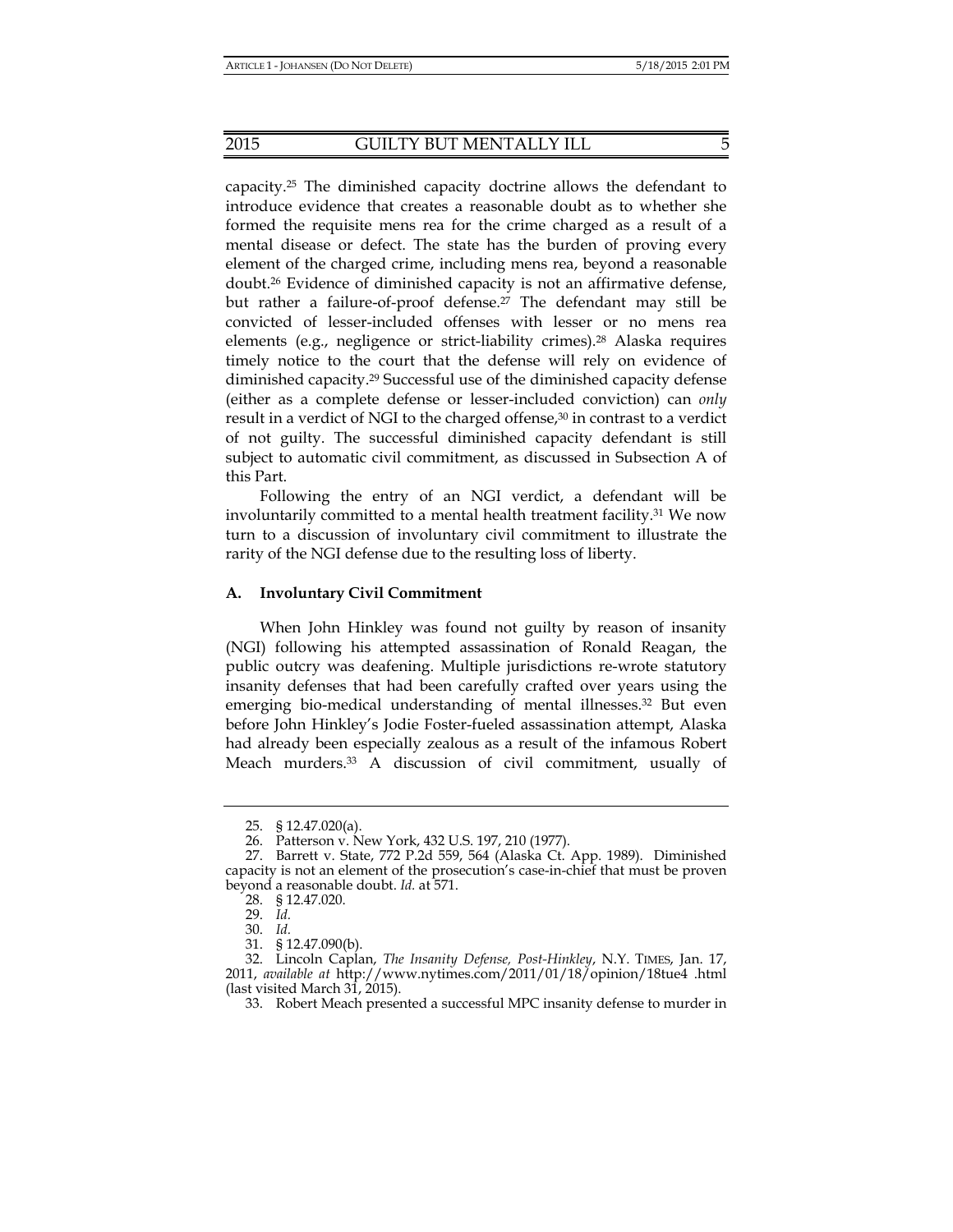extensive duration, following a defendant's successful insanity defense, was absent from the public discourse during statutory overhaul in many jurisdictions including Alaska.34

Outside of the context of an NGI verdict, civil commitment (or *parens patriae* commitment) is generally authorized when a person is found to be (a) under the influence of a mental illness, and (b) as a result of her mental illness, a danger to herself or others.35 Both prongs (mental illness *and* dangerousness) must be satisfied to comport with due process.36 A mental illness for purposes of civil commitment in Alaska is defined by statute:

[A]n organic, mental, or emotional impairment that has substantive adverse effects on an individual's ability to exercise conscious control of the individual's actions or ability to perceive reality or to reason or understand; intellectual disability, developmental disability, or both, epilepsy, drug addiction, and alcoholism do not per se constitute mental illness, although persons suffering from these conditions may also be suffering from mental illness.37

In a commitment hearing for a person who is alleged to be a danger

visited March 31, 2015).

<sup>1973.</sup> Then, on May 3, 1981, while out on a day pass from the Alaska Psychiatric Institute (API), he killed four teenagers. This crime spurred the Alaska State Legislature to repeal the ten-year-old MPC insanity defense, and institute the restrictive statutory language that incorporates only the first *M'Naghten* prong and GBMI. Wallace Turner, *New Law on Insanity Plea Stirs Dispute in Alaska*, N.Y. TIMES, June 22, 1982, *available at* http://www.nytimes.com/1982/06/22/ us/new-law-on-insanity-plea-stirs-dispute-in-alaska.html (last visited March 31, 2015).

 <sup>34.</sup> John Hinkley has spent almost thirty-two years in civil confinement at St. Elizabeth's Hospital in D.C. He has only recently been allowed to go on seventeen-day unsupervised trips to stay with family in Williamsburg, VA. These trips are transitional to permanent release and began in December 2013, following a U.S. District Court ruling for his release. Hospital officials claimed his mental illness has been in remission for several years. *Ronald Regan Shooter Free, 'Released and Unsupervised*', INT'L BUS. TIMES AUSTL., March 7, 2014, available at http://au.ibtimes.com/ronald-reagan-shooter-john-hinckley-freereleased-unsupervised-photo-1334176 (last visited March 31, 2015); Matt Zapotosky, *Federal judge grants more freedom to John Hinkley Jr., Reagan's would-be assassin*, WASH. POST, Dec. 20, 2013, *available at* http:// www.washingtonpost .com/local/crime/federal-judge-grants-more-freedom-to-reagans-would-beassassin/2013/12/20/efdd2c60-68e9-11e3-8b5b-a77187b716a3\_story.html (last

 <sup>35. § 47.30.730(</sup>a)(1). *See, e.g.*, O'Connor v. Donaldson, 422 U.S. 563, 575 (1975) (noting that involuntary confinement is generally justified by preventing harm to the individual and others).

 <sup>36.</sup> *See* Addington v. Texas, 441 U.S. 418, 433 (1979) (holding that the state must prove these two elements by at least clear and convincing evidence).

 <sup>37. § 47.30.915(14).</sup>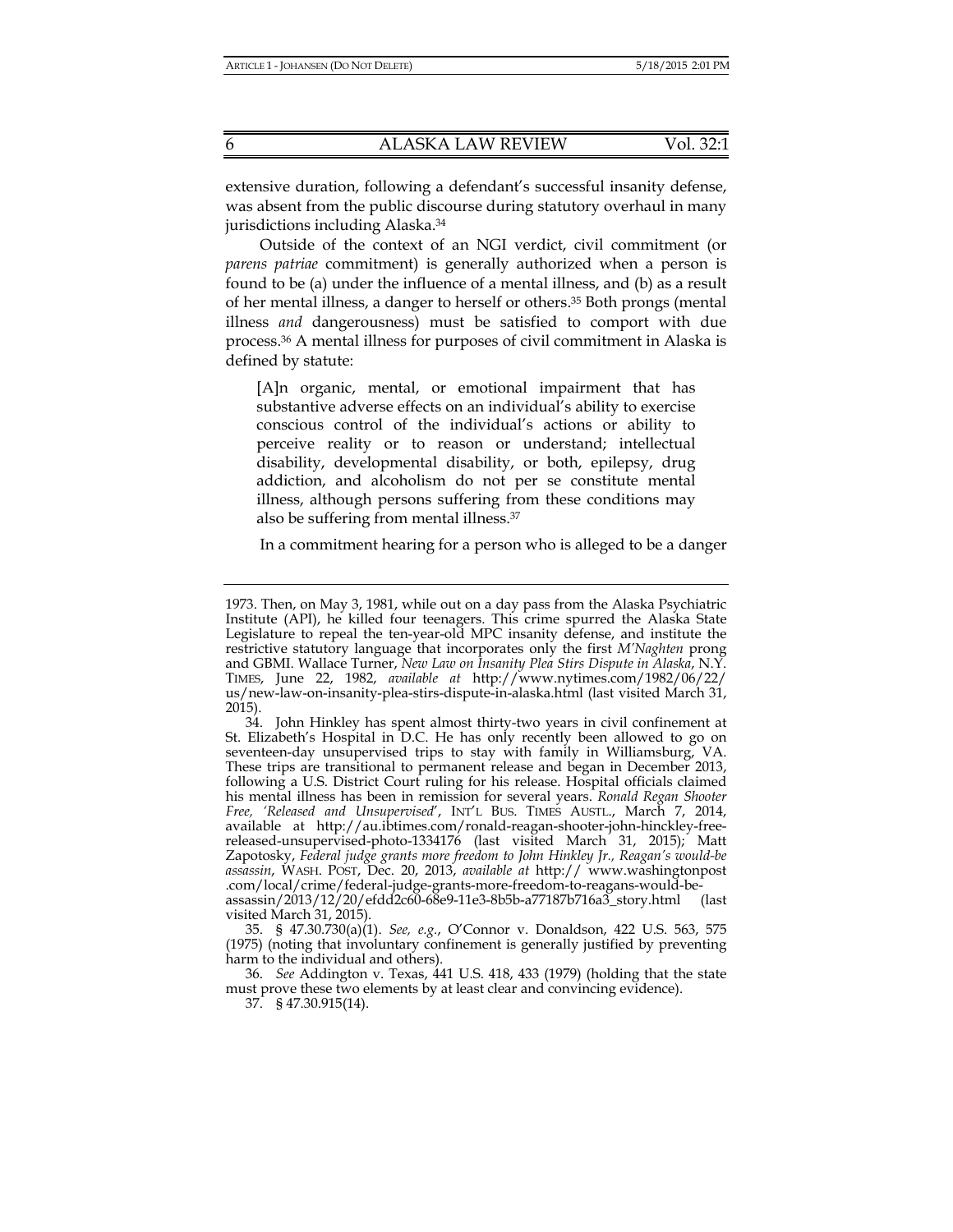to themselves or others, the state need not allege that treatment will improve the mentally ill person's condition.38 Rather, the purpose of commitment is to protect either the public or the mentally ill person, who may harm herself through some volitional act.<sup>39</sup>

The state can also seek to commit those persons who are gravely disabled by their mental illness. The gravely disabled option allows the state to commit those persons who cannot, as a result of a mental illness, "live safely in freedom" $40$  and who "risk[] harm from passive failure to secure their own basic needs."41 Under this portion of the statute, the state must allege that treatment will improve the gravely disabled person's condition. Even if the person is so disabled they cannot care for themselves, they still retain important liberty considerations protected in the absence of volitional self-harm or harm to others.42

The time periods in which a person may be involuntarily civilly committed are finite and increase in duration. Typically, a person will enter the civil commitment track when local police or family member take her to a treatment facility following an incident where the peace officer has probable cause to believe that the person is mentally ill and may be a harm to herself or others and/or gravely disabled.43 A mental health professional must evaluate the person within twenty-four hours after her arrival at the treatment facility.44 If the evaluator believes the person has a mental illness that causes a likelihood of future harm to herself or others, or that the person is gravely disabled as a result of mental illness, the mental health professional may detain that person on an emergency basis and apply for an ex parte order.45 Once a judge grants the ex parte order for evaluation, the facility has seventy-two hours to evaluate the person for evidence of a mental illness. Before that period expires, a judge will make a determination of probable cause for

 <sup>38.</sup> E.P. v. Alaska Psychiatric Inst., 205 P.3d 1101, 1108 (Alaska 2009) ("We conclude that the state is not required to show a likelihood that, in the case of a mentally ill person who poses a danger to himself, treatment will improve his condition.").

 <sup>39.</sup> *Id.* at 1110.

 <sup>40.</sup> Wetherhorn v. Alaska Psychiatric Inst., 156 P.3d 371, 377 (Alaska 2007) (citing *O'Connor*, 422 U.S. at 575 n.9). *See also* § 47.30.915(9)(B) (defining "gravely disabled," in part, as a condition associated with the deterioration of a person's ability to function independently).

 <sup>41.</sup> *E.P.*, 205 P.3d at 1110.

 <sup>42.</sup> *See id.* (distinguishing between the gravely disabled, who risk harm from passive failure to secure basic needs, and those who are likely to harm themselves or others, who risk harm by acting affirmatively).

 <sup>43.</sup> *Id.*

 <sup>44.</sup> ALASKA STAT. § 47.30.710 (2013).

 <sup>45.</sup> *Id.* The mentally ill person is also appointed counsel for the thirty-day commitment period hearing. *Id.*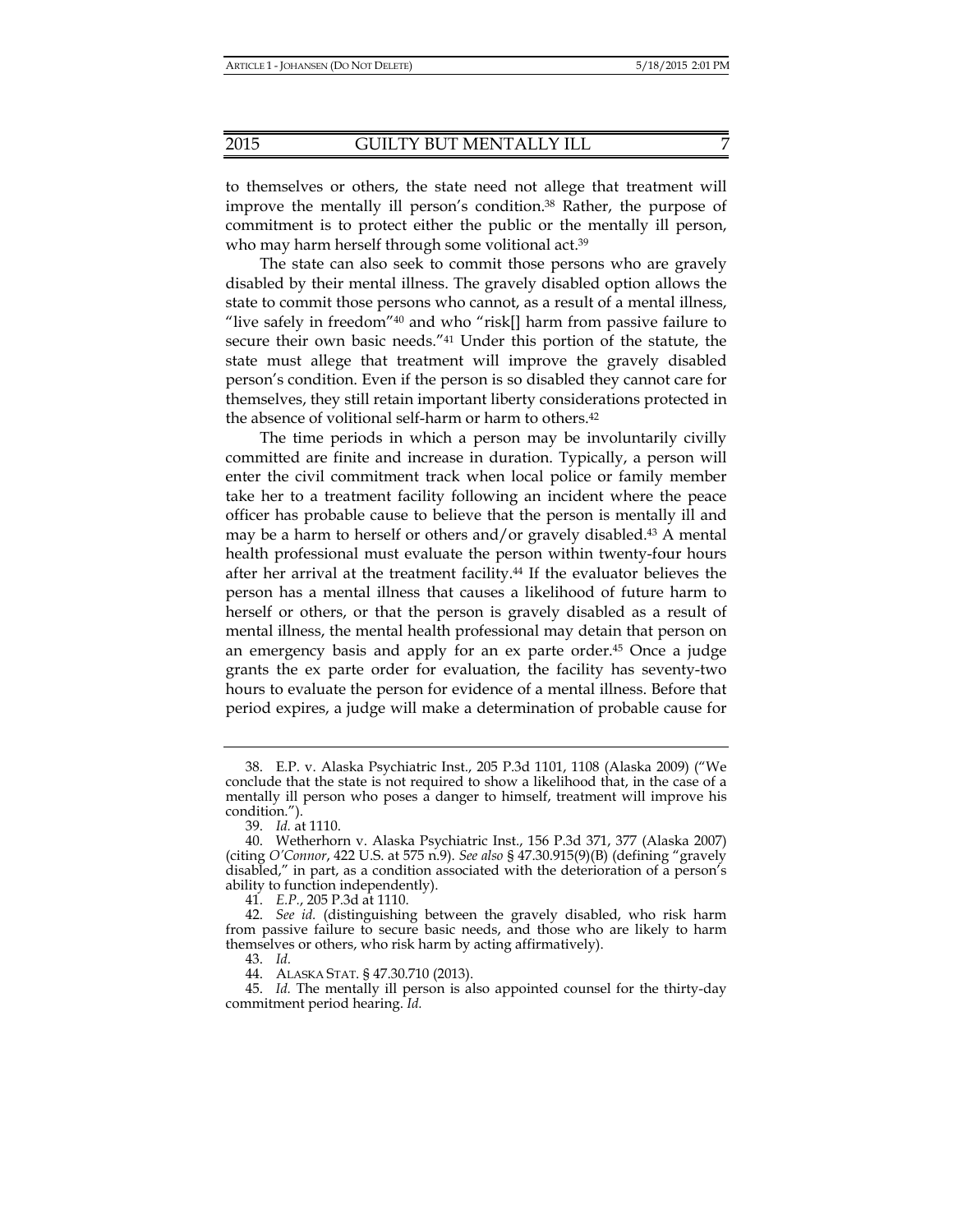commitment for thirty days, then for a period of ninety days, and finally for a period of 180 days, which will subsequently repeat on 180-day intervals until the person can live safely in freedom.46

# **B. Committing NGI Acquittees**

A defendant who is acquitted via a not guilty by reason of insanity verdict is almost always committed to a mental health treatment facility. The NGI acquittee is entitled to a hearing before the trier of fact at the same trial as to whether the defendant presently poses a danger to themselves or others as a result of a mental illness.47 At this hearing, the defendant must show by clear and convincing evidence that she no longer suffers from "any mental illness that causes the defendant to be dangerous to the public" to avoid automatic civil commitment.48 If the defendant fails to meet this burden, the court shall order the defendant committed.49

The state has the power to commit NGI acquittees for periods longer than the statutory maximum sentence following *Jones v. United States.*50 In this case, Mr. Jones, a paranoid schizophrenic, was acquitted NGI for petit larceny, a misdemeanor crime.<sup>51</sup> Mr. Jones was held involuntarily at St. Elizabeth's Hospital in D.C. for over one year (thus, placing him beyond the maximum period of incarceration for a misdemeanor).52 Mr. Jones argued that an NGI acquittal did not constitute a finding of present mental illness and dangerousness as *Addington v. Texas* required, and that a past criminal conviction had little to no predictive value of future dangerousness.53 The court disagreed:

The fact that a person has been found, beyond a reasonable doubt, to have committed a criminal act certainly indicates dangerousness. Indeed, this concrete evidence generally may be at least as persuasive as any predictions about dangerousness that might be made in a civil commitment proceeding. We do not agree . . . that the requisite dangerousness is not established by proof that a person committed a non-violent crime against property.54

- 46. §§ 47.30.715–755*.*
- 47. § 12.47.090.
- 48. §§ 12.47.090(a)–(c).
	- 49. § 12.47.090(c).
	- 50. 463 U.S. 354 (1983).
	- 51. *Id.* at 360.
	- 52. *Id.*
	- 53. *Id.* at 362.
	- 54. *Id.* at 364–65.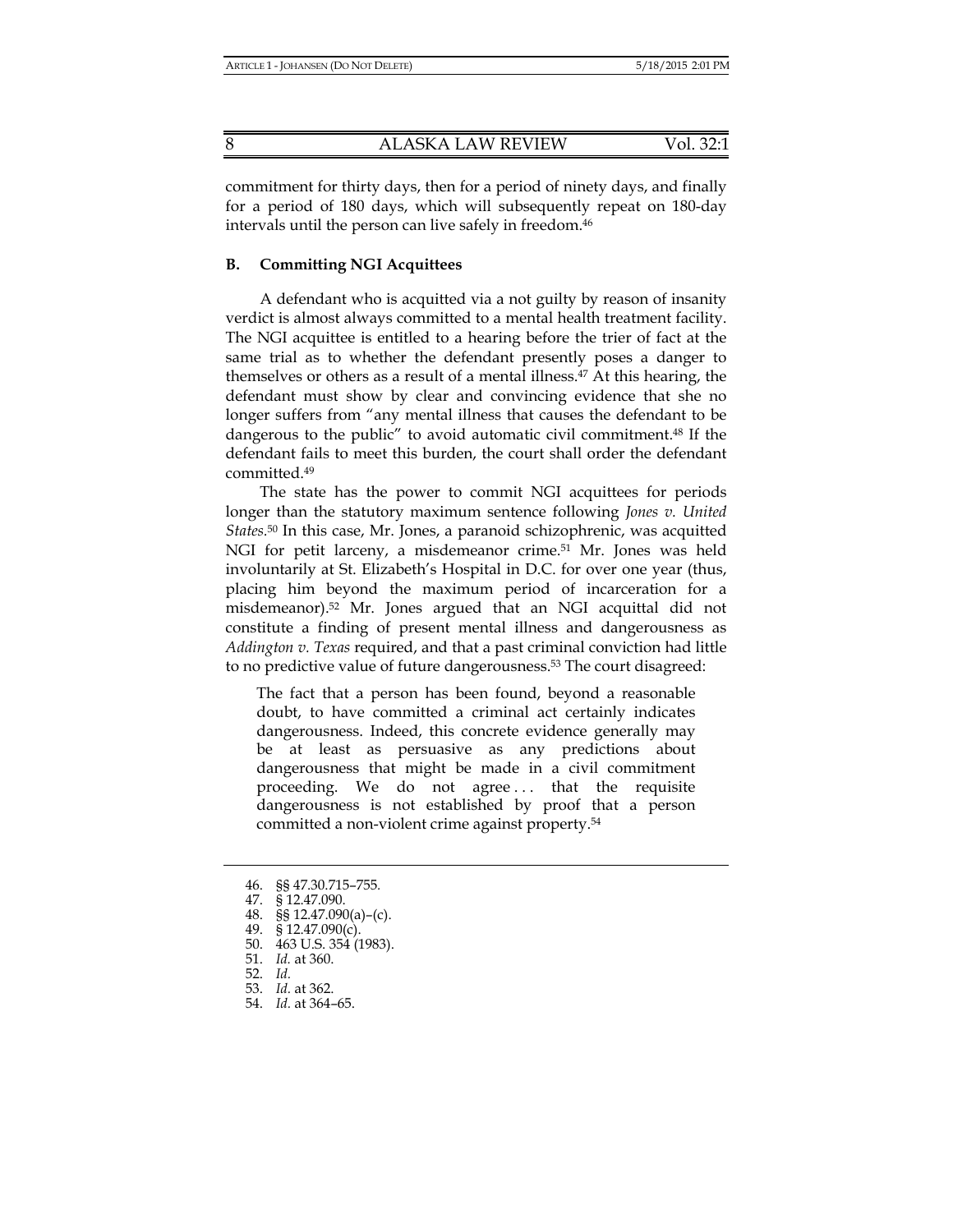*Jones* also requires periodic review hearings to comport with due process,55 and requires the release of NGI acquittees no longer suffering from mental illness.56 Despite the overlap between NGI, civil commitment, incarceration, and indefinite commitment of NGI acquittees, civil commitment of NGI acquittees does not violate the prohibition on double jeopardy.57

An extended NGI commitment is reviewed annually by the committing court, and is subject to the standards previously discussed for a thirty-day involuntary civil commitment.58 Evidence of the underlying crime, in conjunction with evidence of the defendant's inability to appreciate her actions, will be compelling evidence of danger to the community in an annual commitment hearing. Evidence of the risk of danger extends the commitment indefinitely, depending on the severity of the mental illness. The DoC can petition for civil commitment of GBMI defendants at the conclusion of their sentence if they continue to receive treatment and the DoC has good cause to believe the person is still mentally ill and poses a threat to themselves or public safety.59

A commitment's temporal uncertainty for the mentally ill defendant partially explains defense counsel's reluctance to recommend their clients pursue an insanity defense, present evidence of diminished capacity, or seek a GBMI verdict. Troublingly, these verdicts expose a mentally ill defendant to a longer period of incarceration than a similarly situated "sane" person.

## **II. THE PLAGUE: PRE-2012 GBMI IN ALASKA**

Alaska revised its insanity defense statute to include only the first prong of the *M'Naghten* test following the outcry over Robert Meach's second murder. To be found not guilty by reason of insanity (NGI), a defendant must show that at the time of the offense he was unable to appreciate the nature and quality of his conduct as a result of a mental disease or defect.60 Practically, this first prong will only apply to a defendant who, when firing a gun at another person, did not

 <sup>55.</sup> *Id.* at 368. However, the state has no burden of showing the two prongs of civil commitment—continuing mental illness and dangerousness—under the automatic commitment model. *Id.*

 <sup>56.</sup> Foucha v. Louisiana, 504 U.S. 71, 81 (1992). The NGI acquittee with no remaining *treatable mental illness* must be released. Therefore, an NGI acquittee, like Foucha, cannot be held on the basis of a remaining *personality disorder*. *Id.*

 <sup>57.</sup> Kansas v. Hendricks, 521 U.S. 346, 369 (1997).

 <sup>58.</sup> ALASKA STAT. § 47.30.735 (2013).

 <sup>59. § 12.47.050(</sup>e).

 <sup>60. § 12.47.010.</sup>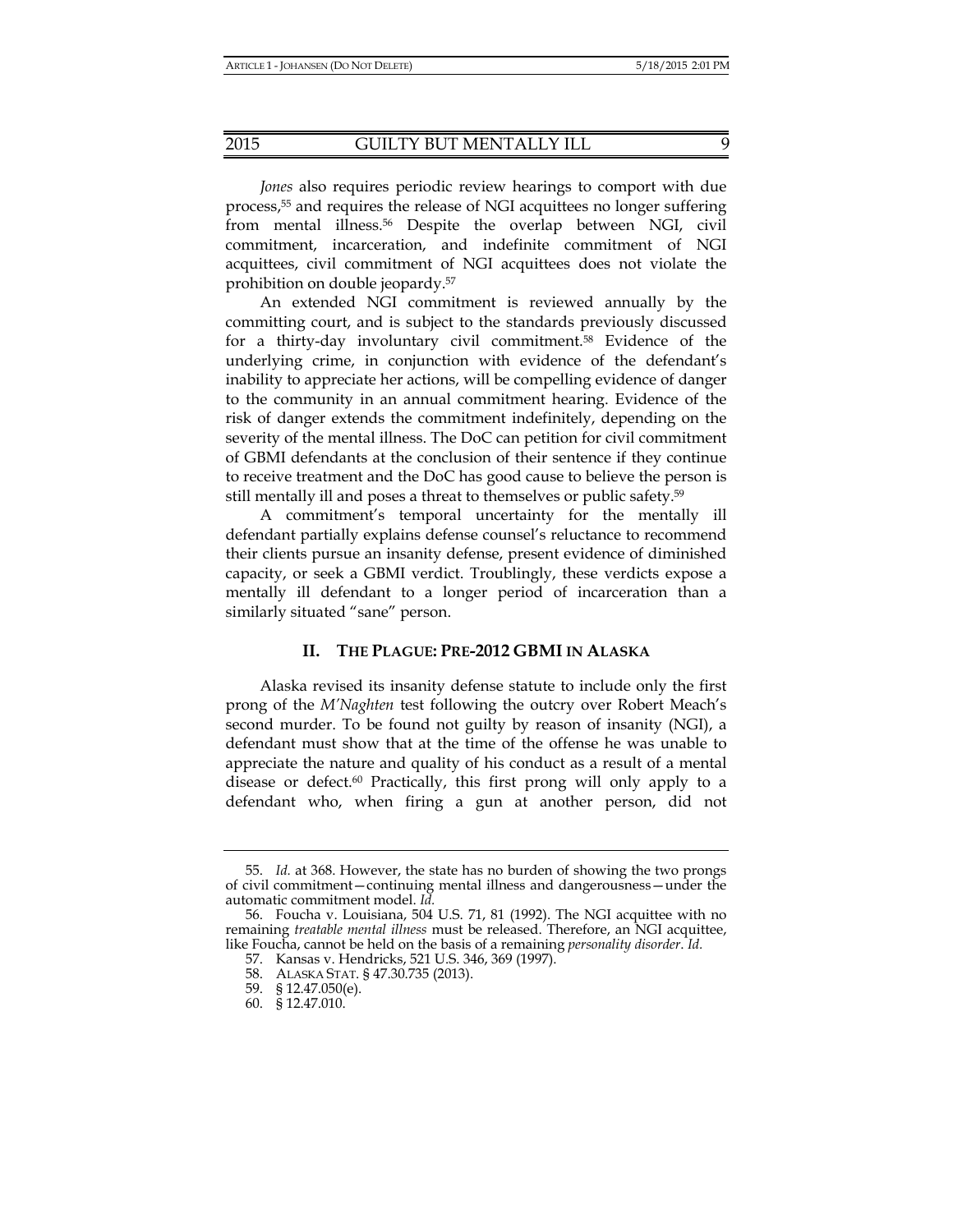understand that the bullet could potentially kill that person. The *M'Naghten* test in NGI would not apply to the person who believes that shooting a person is not illegal or is not morally wrong as a result of their mental illness. Given the extremely limited availability of an insanity defense in Alaska following this statutory revision, the legislature adopted an alternative verdict: guilty but mentally ill (GBMI).61 In the NGI scenario, after the defense presents an insanity defense, the jury will also be instructed that if they do not find an NGI verdict, they must consider a possible GBMI verdict.<sup>62</sup> Then, if the prosecution has proven all elements of the offense beyond a reasonable doubt and the defense has not successfully presented an insanity defense, the jury must reject an NGI verdict and consider a verdict of GBMI.63 To find the defendant GBMI in the NGI/GBMI context, the jury applies the ALI test of insanity.64

Before the 2012 *Blakely* fix of Alaska's GBMI statutes, a trial judge determined GBMI based on a preponderance of the evidence standard in a post-conviction hearing.65 A post-conviction GBMI hearing could be requested by the defense, prosecution, or on the court's own motion.<sup>66</sup> During the GBMI hearing, the court would determine whether the defendant met the ALI definition of insanity as previously described in Part I, *supra*. 67 The ALI test of insanity is less stringent than the *M'Naghten* NGI analysis. If the defendant was found GBMI under the ALI test, the court would enter a verdict of GBMI and thereby the DoC would deny any good time credit or furlough for the duration of the incarcerated person's treatment.68 Pre-2012, there was no DoC policy to allow the defendant to review the necessity of continued treatment following a GBMI finding. $69$  No such provision exists today.<sup>70</sup>

Following entry of a GMBI verdict the court will sentence the

 68. *See* § 12.47.050 ("[A] defendant receiving treatment under . . . this section may not be released . . . on furlough . . . or . . . on parole.").

 69. Crimes Against Children, S. 210, 27th Leg., 2nd Sess. (Alaska 2012), http://www.legis.state.ak.us/basis/get\_single\_minute.asp?ch=S&beg\_line=002 50&end\_line=00804&session=27&comm=JUD&date=20120210&time=1333.

 70. The Department of Corrections does provide for review of the defendant's continuing mental illness under § 12.47.050(e), but this review is only pursuant to determining whether the commissioner is required to file a petition for involuntary civil commitment under § 47.30.070, and occurs thirty days before the end of the defendant's sentence.

 <sup>61. § 12.47.040.</sup> 

 <sup>62.</sup> *Id.*

 <sup>63. § 12.47.040(</sup>c).

 <sup>64. § 12.47.050.</sup> 

 <sup>65. § 12.47.060,</sup> amended by §§ 6–7, 2012 Alaska Sess. Laws ch. 70.

 <sup>66.</sup> *Id.*

 <sup>67. § 12.47.030.</sup>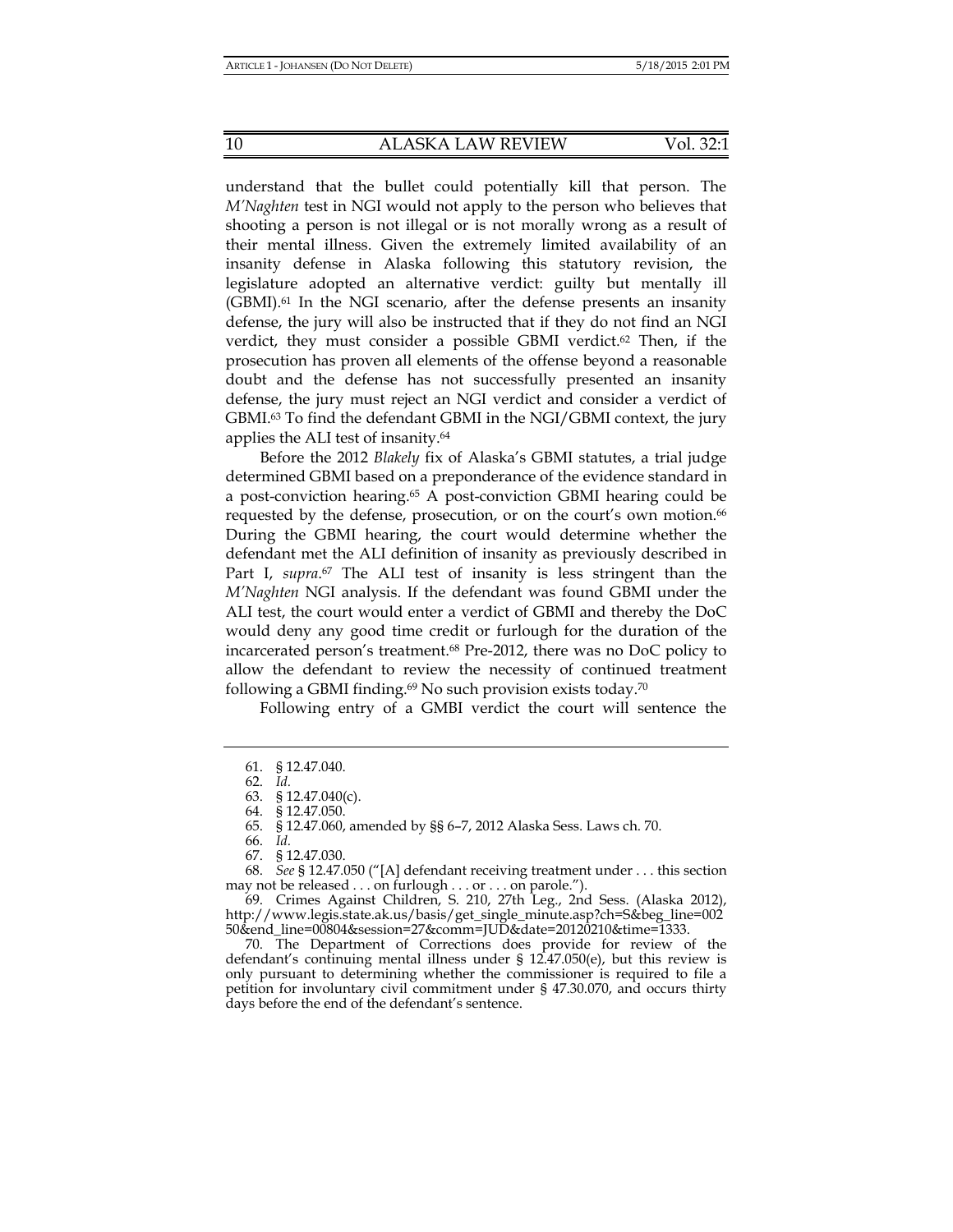defendant the same way as a similarly situated sane person and the DoC will provide mental health treatment to the defendant for a length of time depending on the severity of her mental illness.<sup>71</sup> As long as the mentally ill defendant is in treatment during her sentence, she is neither eligible for release on furlough (except for treatment in a "secure facility") nor eligible for parole.72 The computation for awarding credit for "good time," set forth by statute, $73$  is not available for the GBMI defendant who is still in treatment with the DOC.74

In 2000, the U.S. Supreme Court decided *Apprendi v. New Jersey*, 75 which held that due process and the Sixth Amendment required any fact (other than a prior conviction) that increases punishment beyond a statutory maximum sentence be submitted and proved to a jury beyond a reasonable doubt.76 The Court went on in a 2004 decision, *Blakely v. Washington*, 77 to hold that the Sixth Amendment required a jury finding beyond a reasonable doubt of any fact that would increase a mandatory guideline sentence within a statutory sentencing range (not merely the maximum sentence allowed by law).78

Alaska applied the *Apprendi* and *Blakely* holdings to section 33.020.010 of the Alaska Statutes' good time computation in a 2010 court of appeals decision, *Forster v. State*. 79 At trial, Mr. Forster was convicted of first-degree murder for killing Kenai Police Officer John Watson.80 Typically, a first-degree murder conviction has a sentencing range of 20- 99 years to serve.81 However, a 99-year mandatory sentence without the possibility of parole applies if the defendant is convicted of first-degree murder of "a uniformed or otherwise clearly identified peace officer ... who was engaged in the performance of official duties at the time of the murder."82 Although there was no dispute that Officer Watson was uniformed and engaging in official duties at the time of his death, the jury did not make that finding at trial.83 Following *Blakely*, the superior

- 75. 530 U.S. 466 (2000).
	- 76. *Id.* at 490.
	- 77. 542 U.S. 296 (2004).
	- 78. *Id.* at 303–04.
	- 79. 236 P.3d 1157 (Alaska Ct. App. 2010).
	- 80. *Id.* at 1160.
	- 81. ALASKA STAT. § 12.55.125(a) (2013).
	- 82. § 12.55.125(a)(1).
	- 83. *Forster*, 236 P.3d at 1169.

 <sup>71. § 12.47.050(</sup>b).

 <sup>72. § 12.47.050.</sup> 

 <sup>73.</sup> *See* § 33.20.010(a) ("[Defendants are] entitled to a deduction of one-third of the term of imprisonment rounded off to the nearest day if the prisoner follows the rules of the correctional facility in which the prisoner is confined.").

 <sup>74. § 12.47.050.</sup>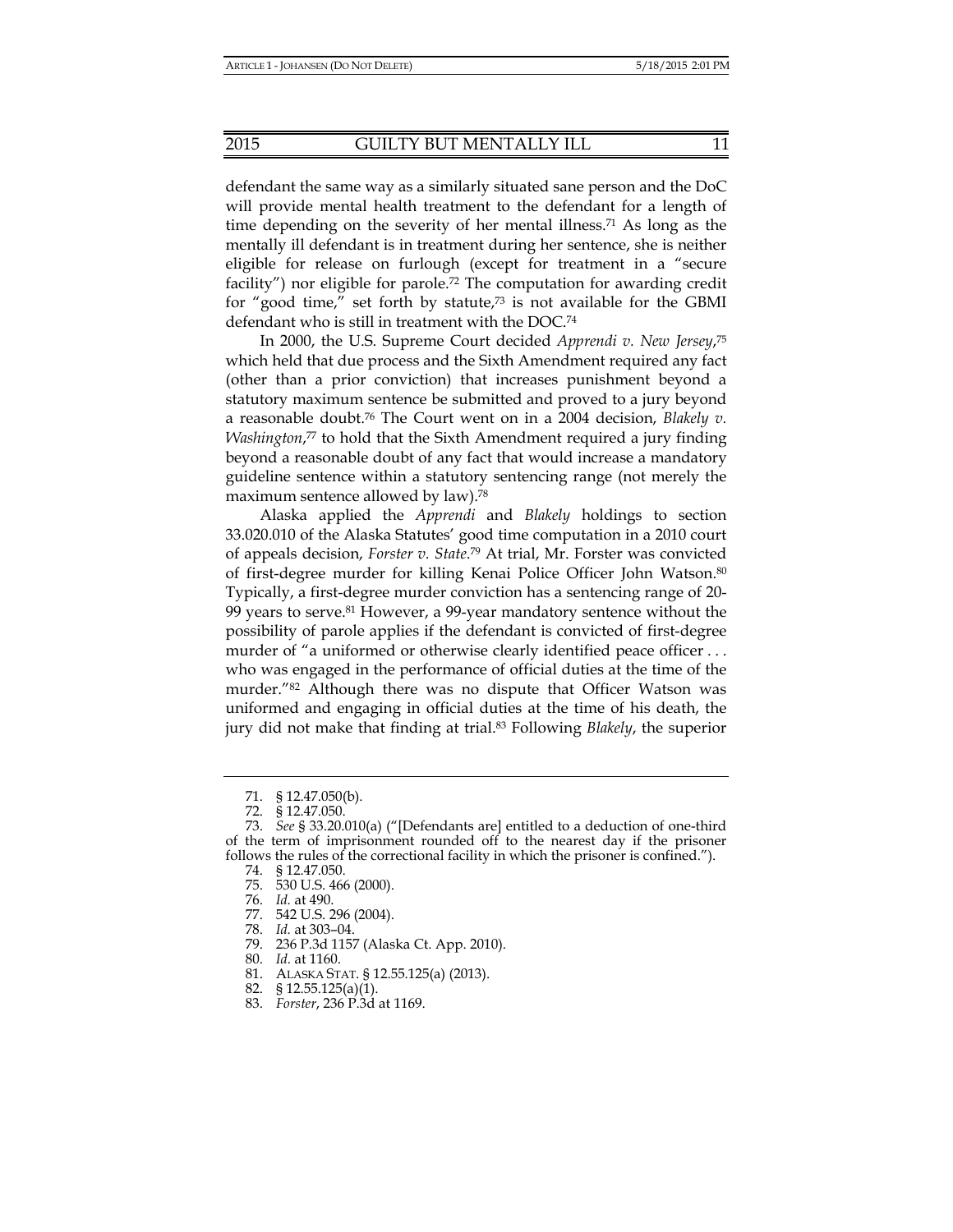court declined to impose the mandatory 99-year sentence without parole because the jury did not make a required finding of fact.84 The superior court entered the maximum sentence of ninety-nine years.85 The court of appeals then determined whether "a defendant is entitled to have a jury find the facts that result in [an] elimination of the good-time deduction" by restricting the defendant's right to parole.<sup>86</sup> The court of appeals affirmed the lower court and held that "a sentencing court may not restrict or eliminate a defendant's good-time credit and mandatory parole without holding a jury trial on the aggravating circumstance."87 This decision brought the denial of good-time credit under the auspices of *Blakely* in Alaska.

In 2009, while presiding over *State v. Clifton*, 88 Judge Volland of the Alaska Superior Court in Anchorage saw that the GBMI statute, as written, violated *Blakely* by denying GBMI defendants good-time credit on facts not determined by a jury.89 Around that same time, the State of Alaska went about crafting a "*Blakely* Fix" of the GBMI statutes to require a jury finding of GBMI.90

However, a finding of GBMI by jury was not enough to cure the defense community's unease regarding defense-initiated presentation of mental illness. During a presentation before the House Judiciary on GBMI in 2012, the Deputy Director for the Public Defender Agency, Criminal Division, stated that:

GBMI provisions currently doesn't [sic] effect a great many clients, because defense counsel will do everything possible to avoid a GBMI verdict because it results in greater punishment for the client because they don't get parole, they're not eligible

88. 315 P.3d 694 (Alaska Ct. App. 2013).

 <sup>84.</sup> *Id.*

 <sup>85.</sup> *Id.*

 <sup>86.</sup> *Id.* at 1170.

 <sup>87.</sup> *Id.* at 1172. However, the court also found that the superior court was required to impose the restriction on discretionary parole that is mandated in §  $12.\overline{5}5.125(a)$  – the offense for which the defendant was convicted at trial. This is because in a previous Alaska Supreme Court case—*State v. Malloy*—the court held that a sentencing court has the statutory authority to impose a 99-year sentence with no eligibility for parole even without the finding of an aggravating circumstance in a first-degree murder sentencing. *See id*. at 1170 (discussing State v. Malloy, 46 P.3d 949, 954 (Alaska 2002)).

 <sup>89.</sup> *Id.* at 702–03.

 <sup>90.</sup> Act of July 1, 2012, §§ 6–7, 2012 Alaska Sess. Laws ch. 70; *see also Hearing on S. 210 Before the H. Finance Comm.*, ALASKA S. FIN. COMM. MINUTES, 27th Leg., 2nd Sess. (April 13, 2012) (statement of Anne Carpeneti, Assistant Att'y Gen. of the Alaska Department of Law), *available at* http://www.legis. state.ak.us/basis/get\_single\_minute.asp?ch=H&9beg\_line=01083&end\_line=014 65&session=27&comm=FIN&date=20120413&time=0912.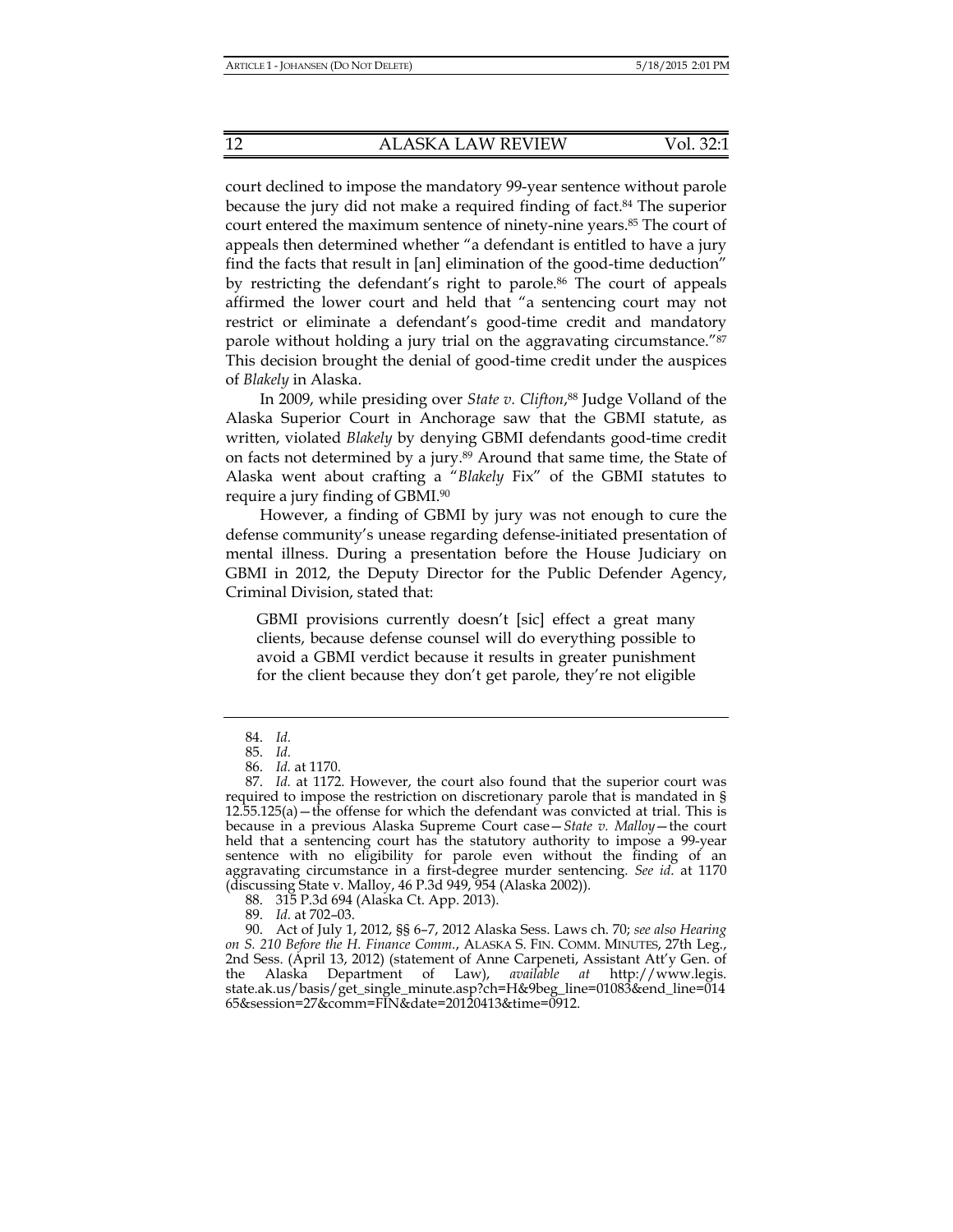for early release to a halfway house, or anything like that. So, we try and avoid it like the plague.<sup>91</sup>

# **III.** *CITO, LONGE, TARDE***: POST-2012 GBMI IN ALASKA AND**  *STATE V. CLIFTON*

#### **A. 2012 GBMI Amendments**

In response to the *Blakely* decision, the Alaska Legislature amended section 12.47.060 of the Alaska Statutes to require that guilty but mentally ill (GBMI), if raised by the prosecution, must be proven to the jury beyond a reasonable doubt unless waived by the defense.92 The bill was originally introduced as SB 186, sponsored by the Senate Judiciary Committee and was intended to reconcile Alaska GBMI to the U.S. Supreme Court decisions in *Blakely* and *Apprendi*. 93

The statutory changes would apply "to [all] proceedings occurring on or after the effective date of this Act."94 These changes apply regardless of whether the defendant committed an offense "before, on or after the effective date of this Act."95 Therefore, the GBMI statutory revisions retroactively applied to Ms. Clifton's 2006 offense and the 2009 superior court trial.

Meanwhile, the State had already appealed the superior court's decision in *State v. Clifton*. We now turn to a detailed look at Ms. Clifton's trial and the result of the State's appeal.

# **B.** *State v. Clifton***: The Superior Court Case**

On August 2, 2006, Ms. Clifton pressed a loaded handgun into her

SB0210Z&session=27.

 <sup>91.</sup> Statement of Douglas Moody, *Hearing on S. 186 Before the S. Judiciary Comm.*, ALASKA S. JUDICIARY COMM, Minutes, 27th Leg., 2nd Sess. (Feb. 10, 2012) (statement of Douglas Moody, Deputy Director for the Public Defender Agency, Criminal Division), *available at* http://www.legis.state.ak.us/basis/get\_single\_ minute.asp?ch=S&beg\_line=00250&end\_line=00804&session=27&comm=JUD& date=20120210&time=1333.

 <sup>92.</sup> Act of July 1, 2012, §§ 6–7, 2012 Alaska Sess. Laws ch. 70; s*ee also Hearing on S. 210 Before the H. Finance Comm.*, ALASKA S. FIN. COMM. MINUTES, 27th Leg., 2nd Sess. (April 13, 2012) (statement of Anne Carpeneti, Assistant Att'y Gen. of the Alaska Department of Law), *available at* http://www. the Alaska Department of Law), *available at* http://www. legis.state.ak.us/basis/get\_single\_minute.asp?ch=H&9beg\_line=01083&end\_lin e=01465&session=27&comm=FIN&date=20120413&time=0912.

 <sup>93.</sup> *Hearing on S. 186 Before the S. Judiciary Comm.*, *supra* note 90.

 <sup>94.</sup> Crimes/Sentencing/Parole/Victims, § 17, 2012 Alaska Sess. Laws ch. 70, 7, *available at* http://www.legis.state.ak.us/basis/get\_bill\_text.asp?hsid=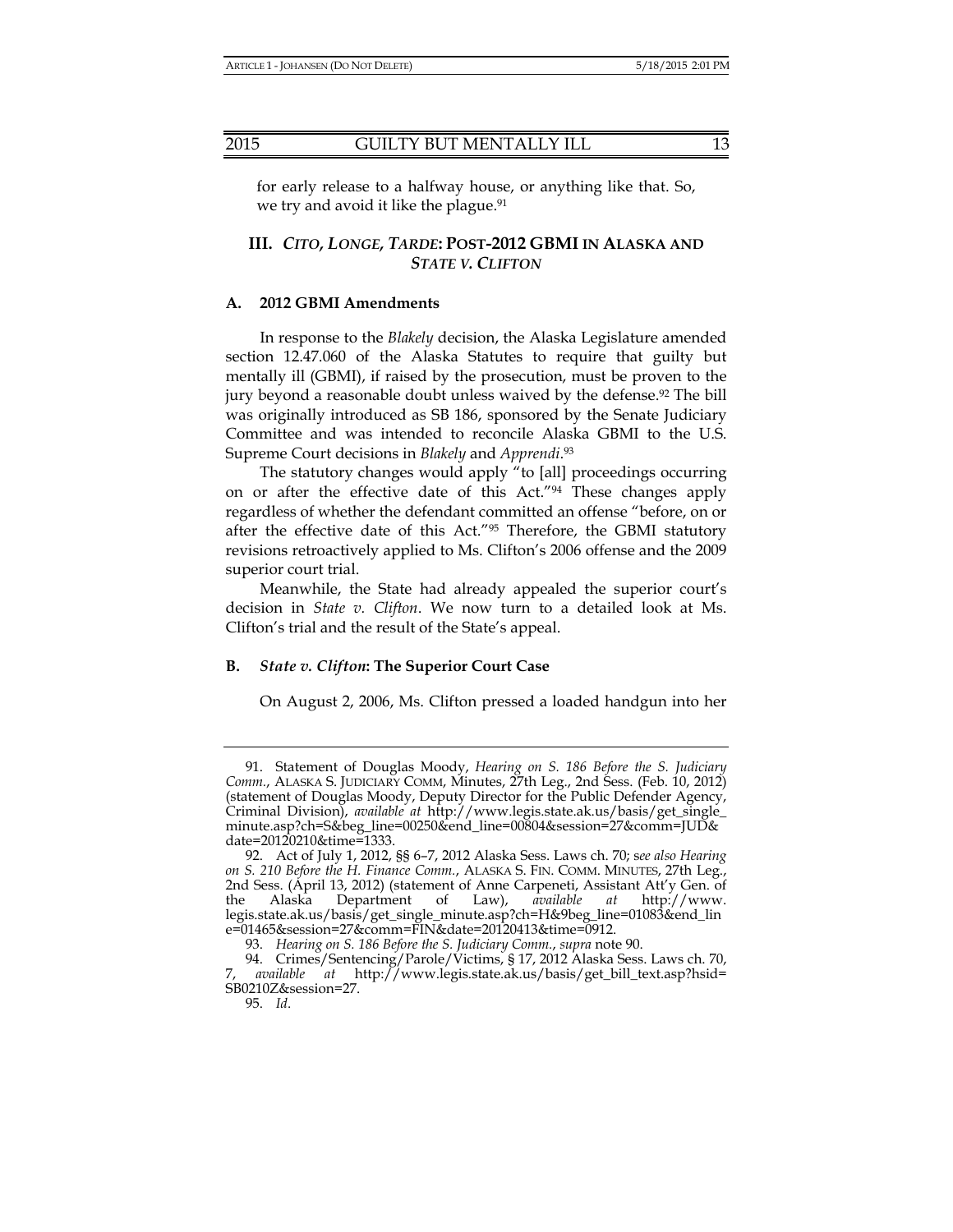supervisor's ribcage. Ms. Clifton believed the government conspired to ruin her life and harm her physically.<sup>96</sup> She claimed she had been raped in Saudi Arabia by a high-ranking military officer who now lives in Anchorage.97 Ms. Clifton told co-workers about the government conspiracy against her, prompting her supervisor, Steven Mayer, to decide she needed to undergo a psychiatric evaluation before returning to work.98 During a meeting on this issue, Ms. Clifton became agitated, pushed a loaded gun into Mr. Mayer's ribs, and pulled the trigger.<sup>99</sup> Ms. Clifton used a semi-automatic handgun that required the user to "rack" the top slide; she failed to do this. No round entered the chamber and no bullet fired.100 Officers responding to the incident found five rounds inside the gun, a loaded magazine in her purse, and six loose rounds of ammunition in her bag.101 Ms. Clifton was indicted on one count of attempted first-degree murder and one count of third-degree assault for placing her supervisor in fear of serious physical injury.102

Ms. Clifton sent Judge Volland a handwritten pro se letter from jail in May 2007 reiterating her belief in a government conspiracy against her.103 In this letter she complained of her treatment in prison and of her appointed counsel.104 Ms. Clifton's counsel requested a competency evaluation.105 Ms. Clifton was sent to API for evaluation by Dr. Lois Michauld, and based on Dr. Michauld's findings, Ms. Clifton was found not competent to stand trial.106 Following the State's request for an additional evaluation from an alternate individual, Dr. David Sperbeck evaluated Ms. Clifton, and like Dr. Michauld, he concluded that Ms. Clifton was not competent to stand trial and that she suffered from a "Delusional Disorder, Persecutory Type."107 Ms. Clifton was committed to API in August of 2008 for restoration of competency.108 Ms. Clifton had three intervening competency evaluations and subsequent hearings in October, November, and December of 2008 before she was found

97. *Id.*

 <sup>96.</sup> Brief for Petitioner at 3, State v. Clifton, 315 P.3d 694 (Alaska Ct. App. 2013) (No. A-10941).

 <sup>98.</sup> *Clifton*, 315 P.3d at 698.

 <sup>99.</sup> *Id*.

 <sup>100.</sup> *Id*.

 <sup>101.</sup> *Id.*

 <sup>102.</sup> Brief for Petitioner, *supra* note 96, at 7.

 <sup>103.</sup> *Id*.

 <sup>104.</sup> *Id*.

 <sup>105.</sup> *Id.* at 8.

 <sup>106.</sup> *Id*.

 <sup>107.</sup> *Id*. 108. *Id.*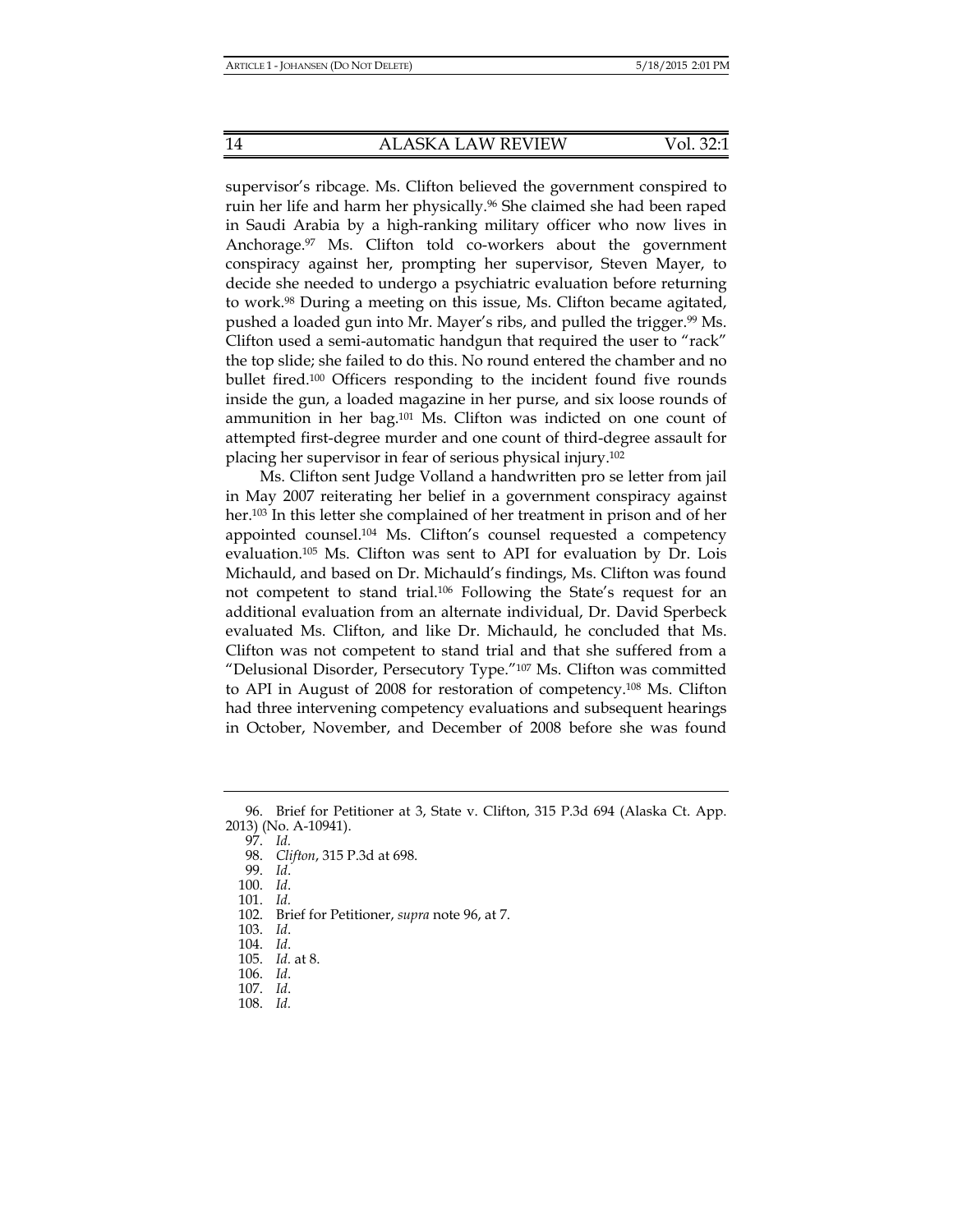competent to stand trial in January 2009 and a trial date was set.<sup>109</sup>

The State filed Motion to Preclude Argument/Evidence of Insanity or Diminished Capacity at Trial on July 13, 2009, and indicated it would seek a GBMI finding following a guilty verdict using the pre-2012 GBMI statutes.110 The State changed this position in September and gave notice that if Ms. Clifton took the stand the State would seek a GBMI jury instruction, as well as call either of the competency evaluators to testify as to Ms. Clifton's mental health.111 The defense objected to the use of competency evaluators as expert witnesses to Ms. Clifton's mental illness at the time of the offense and the superior court ordered Ms. Clifton to submit to a psychiatric evaluation for a possible State-initiated GBMI finding.112 Ms. Clifton exercised her Fifth Amendment right against self-incrimination and refused to submit to a psychiatric evaluation.113

Ms. Clifton's trial occurred in late October 2009, during which her supervisors and responding officers only hinted at her mental illness and defense counsel presented no evidence of her mental illness. The state did not seek a jury instruction on GBMI. The jury returned a verdict of guilty of attempted murder and assault in the third degree on November 4, 2009. Following trial the prosecutor moved the court to find Ms. Clifton GBMI.114 The defense objected to the constitutionality of the post-trial GBMI on the following three grounds:

113. *Id*. at 13.

114. *Clifton*, 315 P.3d at 700.

 <sup>109.</sup> *Id.*

 <sup>110.</sup> *Id* at 9.

 <sup>111.</sup> *Id*.

 <sup>112.</sup> *Id.* at 13. These actions on behalf of the state begin to reveal the pressure placed on Ms. Clifton to bring her mental illness into the trial. The state, in its petition for review argued "that without a proper instruction on the possibility of a GBMI determination... [Ms.] Clifton might get the windfall of an undeserved outright acquittal if jurors concluded that she was mentally ill but did not know how to factor that into the traditional guilty/not guilty choice." *Id.*  at 11. To which defense counsel "essentially confirmed that he was gambling on such an implicit insanity acquittal." *Id.* This statement about the defense counsel's "gamble" is the first in a series of implicit and unfair criticisms from the state, and the court of appeals, directed towards defense counsel's strategy at trial. As discussed in Part I, *supra*, and as confirmed by the holding of *Clifton*, the defense counsel had ample reasons to exclude evidence of mental illness at trial. These reasons included: limiting incarceration (including the possibility of civil commitment), providing the possibility of parole, protecting Ms. Clifton from the stigma of mental illness, and limiting the release of invasive psychiatric evaluations.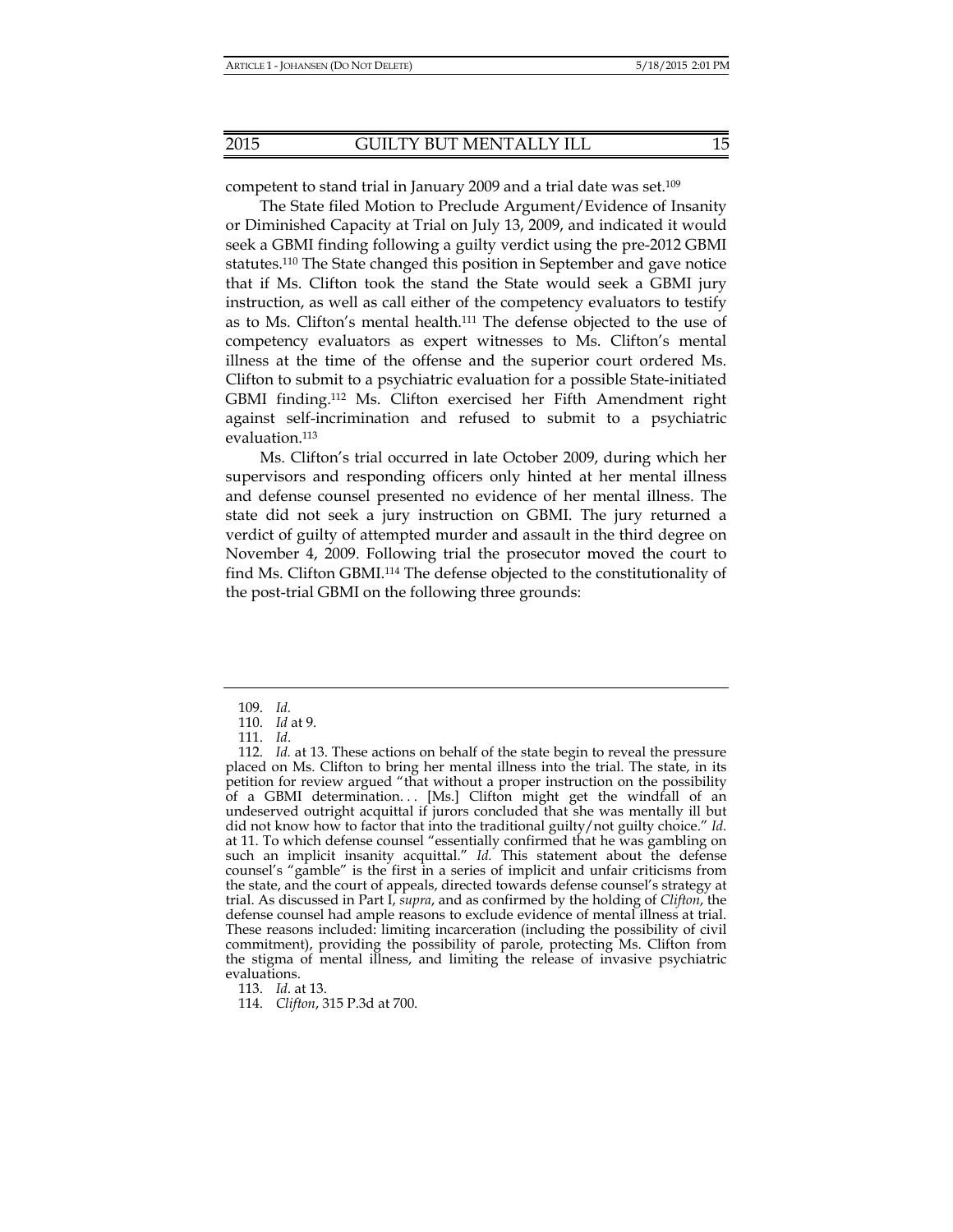| Vol. 32:1 |  |
|-----------|--|
|-----------|--|

- 1. A GBMI verdict violates due process and equal protection when the defense did not place her mental status at issue through an NGI or diminished capacity defense,
- 2. The GBMI's judicial determination violated Ms. Clifton's right to a jury trial post-*Blakely v. Washington*, 3. Post-trial determination of GBMI would violate the
- proscription of double jeopardy.

After a hearing on GBMI, Judge Volland found, based on a preponderance of the evidence, that Ms. Clifton met the definition of GBMI, but concluded the judicial determination of GBMI violated equal protection when Ms. Clifton did not place her mental illness at issue.115 The superior court reasoned that to enter a verdict of GBMI in a posttrial procedure such as the pre-2012, section 12.47.050(d) of the Alaska Statutes would violate Ms. Clifton's constitutional rights to equal protection and due process of law.116 In doing so, the superior court reached two legal conclusions. First, section 12.47.50(d) of the Alaska Statutes, by barring GBMI defendants from parole during treatment, violated equal protection of the law because it infringed upon a fundamental liberty interest in good time credits while similarly situated sane people would be released under the same circumstances.117 Second, post-*Blakely*, GBMI violated Ms. Clifton's Sixth Amendment right to a jury trial.118 The superior court determined that, because a GBMI verdict functionally increased Ms. Clifton's exposure to the maximum punishment, she was entitled to a jury trial on the issue of GBMI and that the government had to prove GBMI beyond a reasonable doubt.<sup>119</sup>

# **C.** *State v. Clifton***: The Court of Appeals Decision**

The State appealed the sentencing court's decision on GBMI.120 Ms. Clifton argued that the court of appeals should uphold the decision on the ground that in proving GBMI, the prosecution violated her right against self-incrimination by presenting the results of her competency evaluation.121 In its December 27, 2013 opinion, the Alaska Court of Appeals discussed six legal issues*: Blakely v. Washington*, expert witnesses, equal protection, due process, issues related to fair play, and finally, double jeopardy. This Article will discuss these issues in the

 <sup>115.</sup> *Id*.

<sup>116.</sup> *Id.* (summarizing the superior courts' reasoning).

 <sup>117.</sup> *Id.*

 <sup>118.</sup> *Id.*

 <sup>119.</sup> *Id.* at 701.

 <sup>120.</sup> *Id.* at 698.

 <sup>121.</sup> *Id.*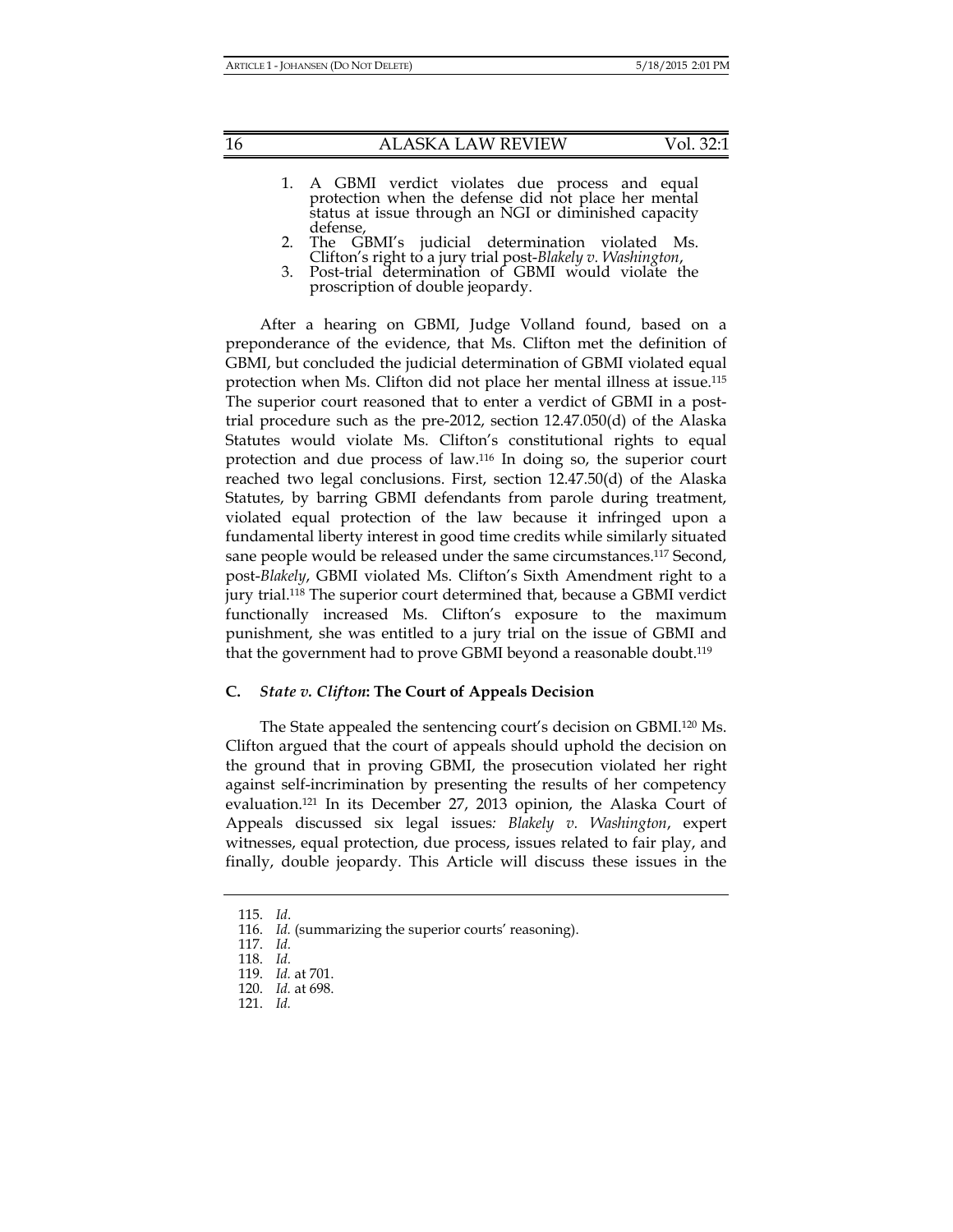order presented in the opinion.

*1.* Blakely

The Alaska Court of Appeals agreed with the superior court that *Blakely* precludes the superior court from finding Ms. Clifton GBMI without a jury determination.<sup>122</sup>

The court of appeals stated:

This good time credit, and the accompanying right to mandatory parole, is not a discretionary aspect of Clifton's sentence. The superior court has no sentencing authority to diminish Clifton's good time credit, or to declare her ineligible for parole. Rather, Clifton's eligibility for mandatory parole can be restricted only if she is found guilty but mentally ill.<sup>123</sup>

Relying on *Forster* and *Blakely,* the court of appeals found the pre-2012 GBMI statute, in allowing the judge to be the fact finder under a preponderance of the evidence standard, violated the defendant's Sixth Amendment right to jury trial.124 However, the statutory revisions in 2012 cured this deficiency, *supra*, Part II. Therefore, Judge Volland correctly decided that the post-trial judicial determination was unconstitutional under *Blakely*.

*2. Equal Protection* 

Ms. Clifton argued at trial and in her response brief that because the GBMI verdict infringed on her fundamental liberty interest to be released at the same time as other inmates convicted of the same crime, and because the distinction is made on the basis of mental illness, the GBMI verdict in Alaska cannot survive any level of equal protection scrutiny.125 Ms. Clifton contended that section 12.47.050 of the Alaska Statutes equated mental illness with dangerousness without making dangerousness a separate showing at the trial court level, or at any level of DoC review.126 As Ms. Clifton argued, equating mental illness with dangerousness is antithetical to civil commitment in Alaska and offensive to mental health professionals.127 Clifton further suggested that

 <sup>122.</sup> *Id*. at 702.

 <sup>123.</sup> *Id.* 

 <sup>124.</sup> *Id.*

 <sup>125.</sup> Brief for Respondent at 34, State v. Clifton, 315 P.3d 694 (Alaska Ct. App. 2013) (No. A-10941).

 <sup>126.</sup> *Id*.

 <sup>127.</sup> *Id*. at 36.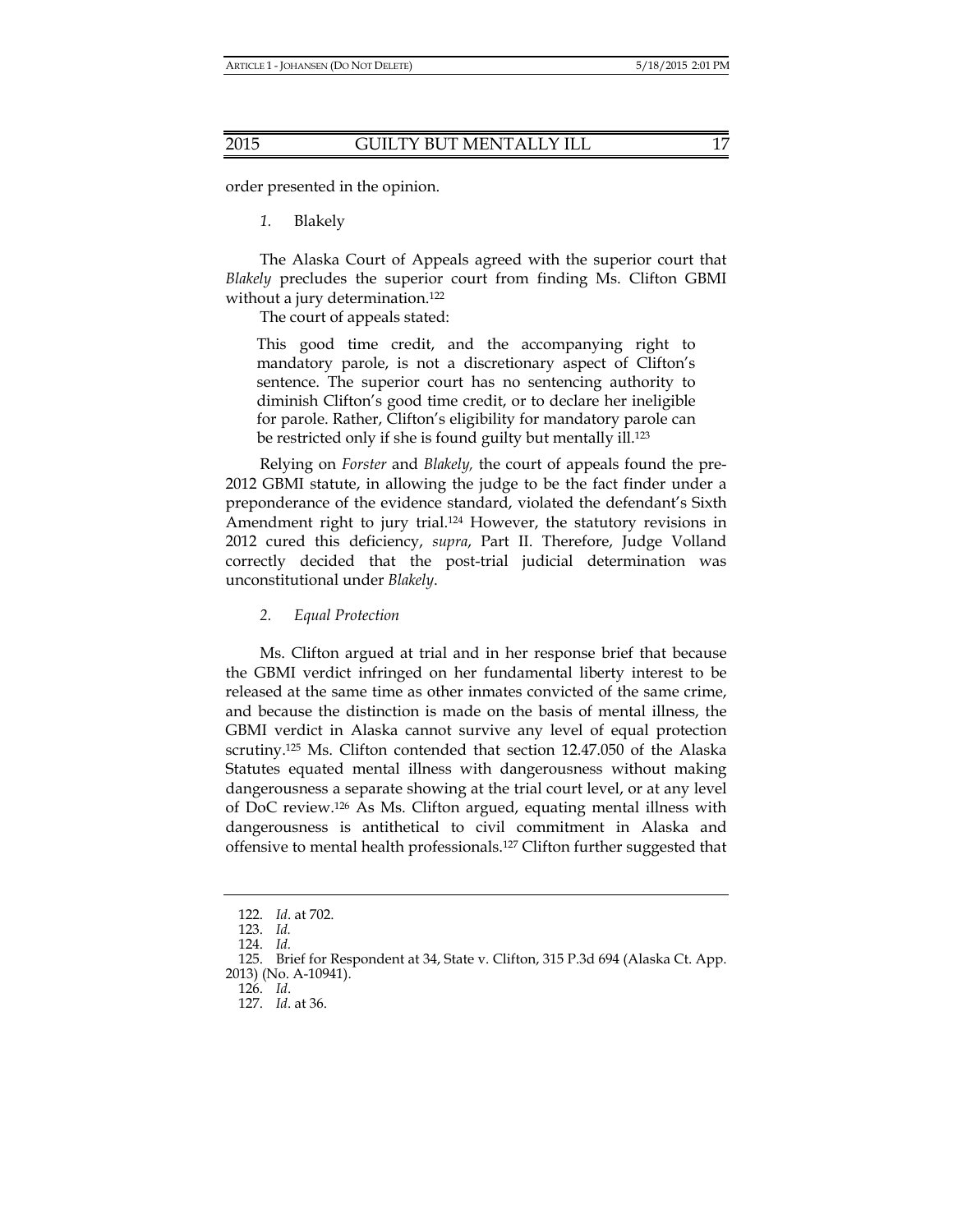this creates a problem of underinclusion in that Alaska's GBMI statute presupposes that all mentally ill persons are more dangerous than mentally stable persons who commit the same crimes.<sup>128</sup>

In rejecting the dangerousness argument, the court of appeals reasoned that "proof that a defendant suffered from a mental illness at the time of the offense is not enough to support a verdict" of GBMI.129 Rather, to support a GBMI verdict, the State must prove both "that the defendant [suffers] from a mental illness and that, because of this mental illness, the defendant lacked the substantial capacity to appreciate the wrongfulness of their conduct or to conform their conduct to the requirements of law."130 Thus, according to the court of appeals, the State must support both the *mental illness* and *dangerousness* of a defendant.131 The court of appeals went on to reject the respondent's underinclusion argument, reasoning that the Alaska State Legislature could reasonably conclude that the GBMI defendant "will be significantly less receptive to parole supervision and control."132 In this section, the court of appeals upheld the constitutionality of Alaska's GBMI statute on equal protection grounds.

## *3. Due Process*

The court continued on to address the respondent's due process concerns. Here, the court once again faced a problem of DoC review in a GBMI case. In 1993's *Monroe v. State*, the defendant argued that Alaska's GBMI statute does not provide an opportunity to review the necessity of ongoing mental health treatment nor does it provide review of defendant's continuing mental illness while incarcerated.133 As previously discussed in Parts I and II, *supra*, the DoC today has no mechanism to review a defendant's ongoing mental health diagnosis in the GBMI context. In footnote four of *Monroe*, the court of appeals stated that some type of review of the defendant's ongoing need for mental health treatment while the defendant could be eligible for good time

132. *Id.*

 <sup>128.</sup> *Id*.

 <sup>129.</sup> *Clifton*, 315 P.3d at 703.

 <sup>130.</sup> *Id*. at 710 (citing ALASKA STAT. § 12.47.030(a)). The court went on to briefly discuss the requirement of a procedural mechanism to "seek eligibility for parole and furlough by demonstrating their lack of continued dangerousness." *Id.* at 704 (citing Monroe v. State, 847 P.2d 84, 90 n.4 (Alaska Ct. App. 1993)). However, the court did not make a decision on this issue because the issue was not yet ripe in Ms. Clifton's situation. *Id.* at 704.

 <sup>131.</sup> *Id*. (affirming *Monroe*, 847 P.2d at 90 n.4).

 <sup>133.</sup> *Monroe*, 847 P.2d at 90 n.4.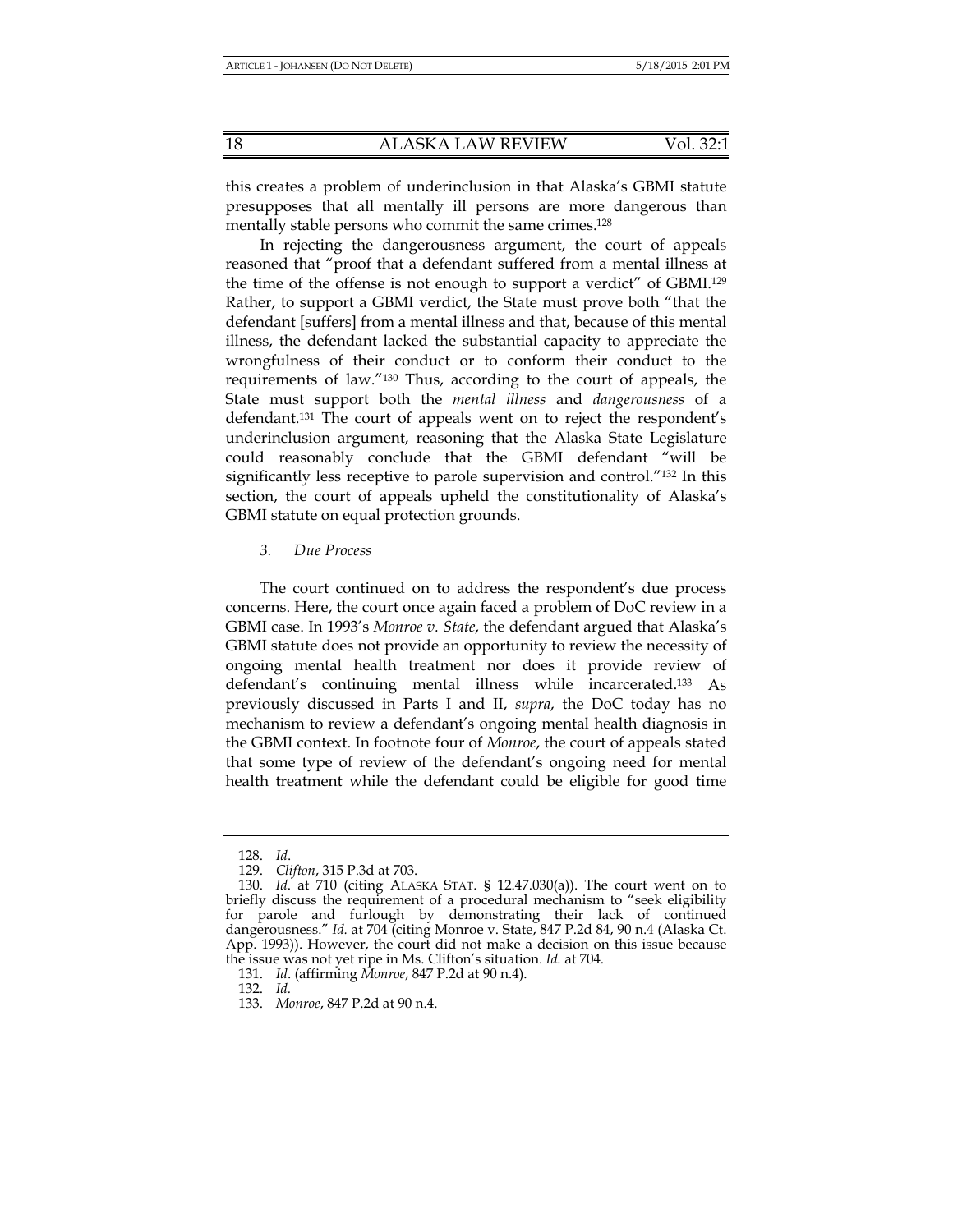must be provided.134 However, the court recognized the issue was not yet ripe for review.135 As Mr. Monroe was sentenced to sixty years' incarceration, the issue in his case is unlikely to surface any time soon.136 In *Clifton*, the court of appeals reiterated the necessity for review at the DoC level, but once again concluded the issue was not yet ripe for due process review.137

*4. Fair Play* 

An overarching theme of Ms. Clifton's argument on appeal and likely obvious to anyone encountering Alaska's GBMI scheme on first blush, is that it is fundamentally unfair to subject a mentally ill person who does not place their mental illness at issue during trial to a harsher sentence than one who successfully hides their mental illness.<sup>138</sup> Ms. Clifton framed this issue on the basis of equal protection, but the court of appeals separated the issue of fundamental fairness and framed it in terms of the punishment imposed.139

The court of appeals separated Ms. Clifton's argument into two alleged consequences of a GBMI verdict to a defendant: first, she would be forced to undergo mental health treatment while in DoC custody; and second, she would be ineligible for parole or furlough while undergoing this treatment.140 In rejecting Ms. Clifton's first alleged consequence, the court of appeals interpreted section 12.47.050(b) of the Alaska Statutes' treatment provision as non-compulsory.141 Therefore, Ms. Clifton could arguably *refuse* treatment by the DoC. However, the court noted: "this would seemingly mean that defendants who did not spontaneously get better would never be released on parole or furlough."142

As to her second alleged consequence, the defendant argued that giving "disparate treatment to defendants who have not placed their

 <sup>134.</sup> *Id*.

 <sup>135.</sup> *Id.*

 <sup>136.</sup> *See id.* ("Monroe would be ineligible for discretionary parole for an extended period of time.").

 <sup>137.</sup> *Clifton*, 315 P.3d at 704–05.

 <sup>138.</sup> Whether or not it is also fundamentally unfair to subject a mentally ill person to a harsher punishment as a result of a crime committed while mentally ill *at all* could be the subject of an entire article and will be left to a more capable mind.

 <sup>139.</sup> *See* Brief for Respondent, *supra* note 125, at 16–20. *See also Clifton*, 315 P.3d at 705–07 (discussing the unfairness of lack of parole and different sentences).

 <sup>140.</sup> *Clifton*, 315 P.3d at 699.

 <sup>141.</sup> *Id.* at 705.

 <sup>142.</sup> *Id.*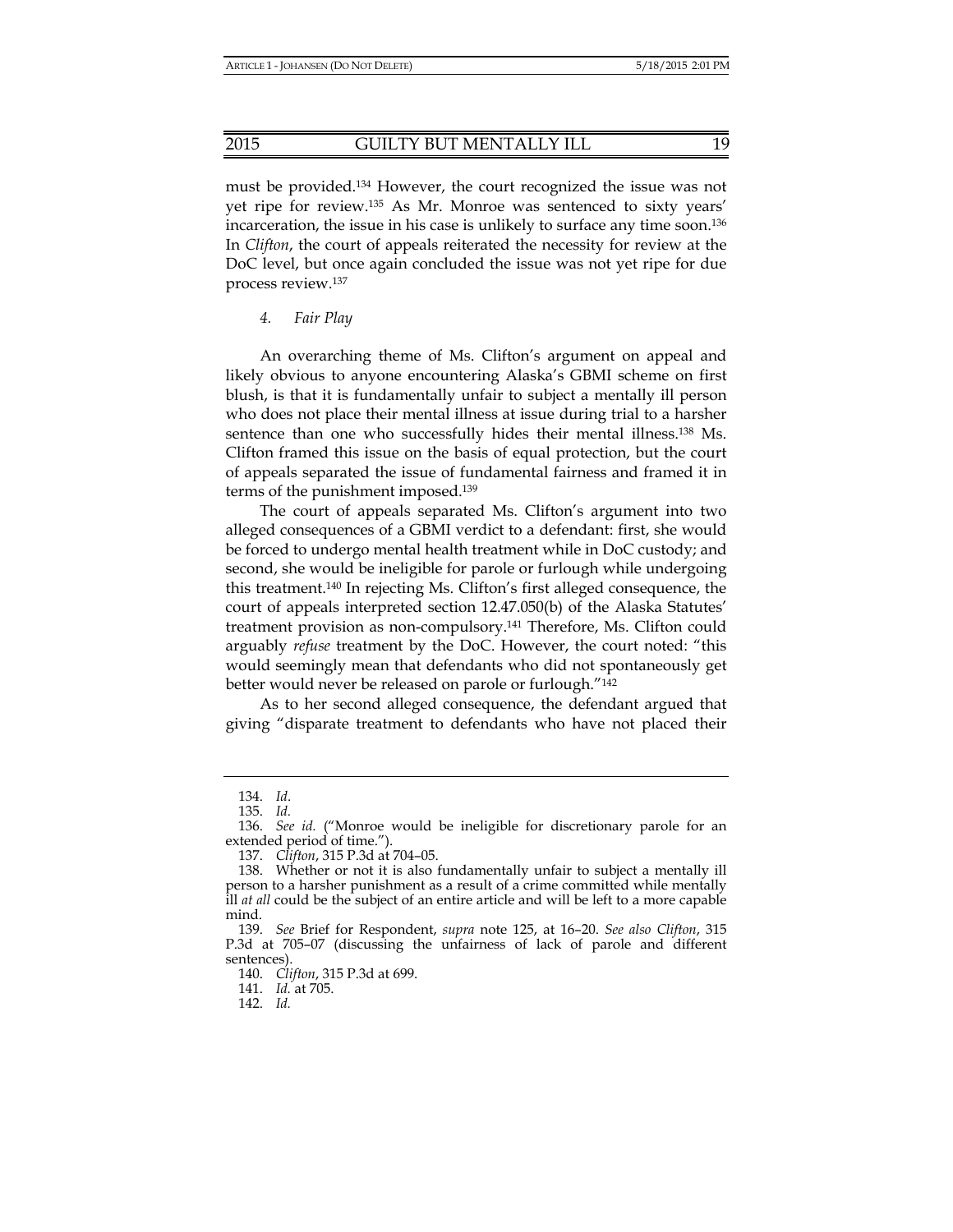mental illness at issue" was fundamentally unfair.143 She also argued that a GBMI verdict was the "'price' that a defendant risks if the she raises a defense based on mental disease or defect and is unsuccessful."144 However, the court of appeals pointed out that section 12.47.020(a) of the Alaska Statutes allows evidence of a defendant's mental disease or defect if such evidence is "relevant to prove that the defendant did or did not have a culpable mental state which is an element of the crime."145 The court reasoned:

AS 12.47.020(a) limits the admissibility of this evidence only in the sense that if a defendant wishes to introduce evidence of their mental disease or defect to *negate* a culpable mental state, the defendant must give the State and the trial court advance notice. Thus, under AS 12.47.020(a), the State can introduce evidence of a defendant's mental disease or defect if this evidence is relevant to *support* the state's allegations concerning the defendant's mental state.146

This discussion of the admissibility of evidence regarding the defendant's mental state leads us to the fifth argument of *Clifton*, the advisability of using a mental health professional who evaluated a mentally ill defendant for competency to testify as to the defendant's mental state at a GBMI trial.

*5. Expert Witnesses* 

There was an overarching disagreement whether Dr. Sperbeck should have been allowed to testify at Ms. Clifton's post-trial hearing for GBMI.147 Dr. Sperbeck only evaluated Ms. Clifton for competency and Ms. Clifton invoked her Fifth Amendment right against selfincrimination in response to a judicial order to submit a mental health evaluation to determine her mental state at the time of the crime. Dr. Sperbeck evaluated Ms. Clifton for competency several times.148 At Ms. Clifton's hearing on GBMI, the prosecution called Dr. Sperbeck to testify as to Ms. Clifton's mental state at the time of the crime for the purpose

 <sup>143.</sup> *Id.*

 <sup>144.</sup> *Id.* at 706.

 <sup>145.</sup> *Id.*

 <sup>146.</sup> *Id*. (emphasis in original).

 <sup>147.</sup> *See id.* at 701, 706 (concluding that the government's use of Dr. Sperbeck as a witness was not a constitutional violation). *Compare* Brief for Respondent, *supra* note 125, at 16–20, *with* Petitioner's Reply Brief at 1–12 , State v. Clifton, 315 P.3d 694 (Alaska Ct. App. 2013) (No. A-10941).

 <sup>148.</sup> *Clifton*, 315 P.3d at 699.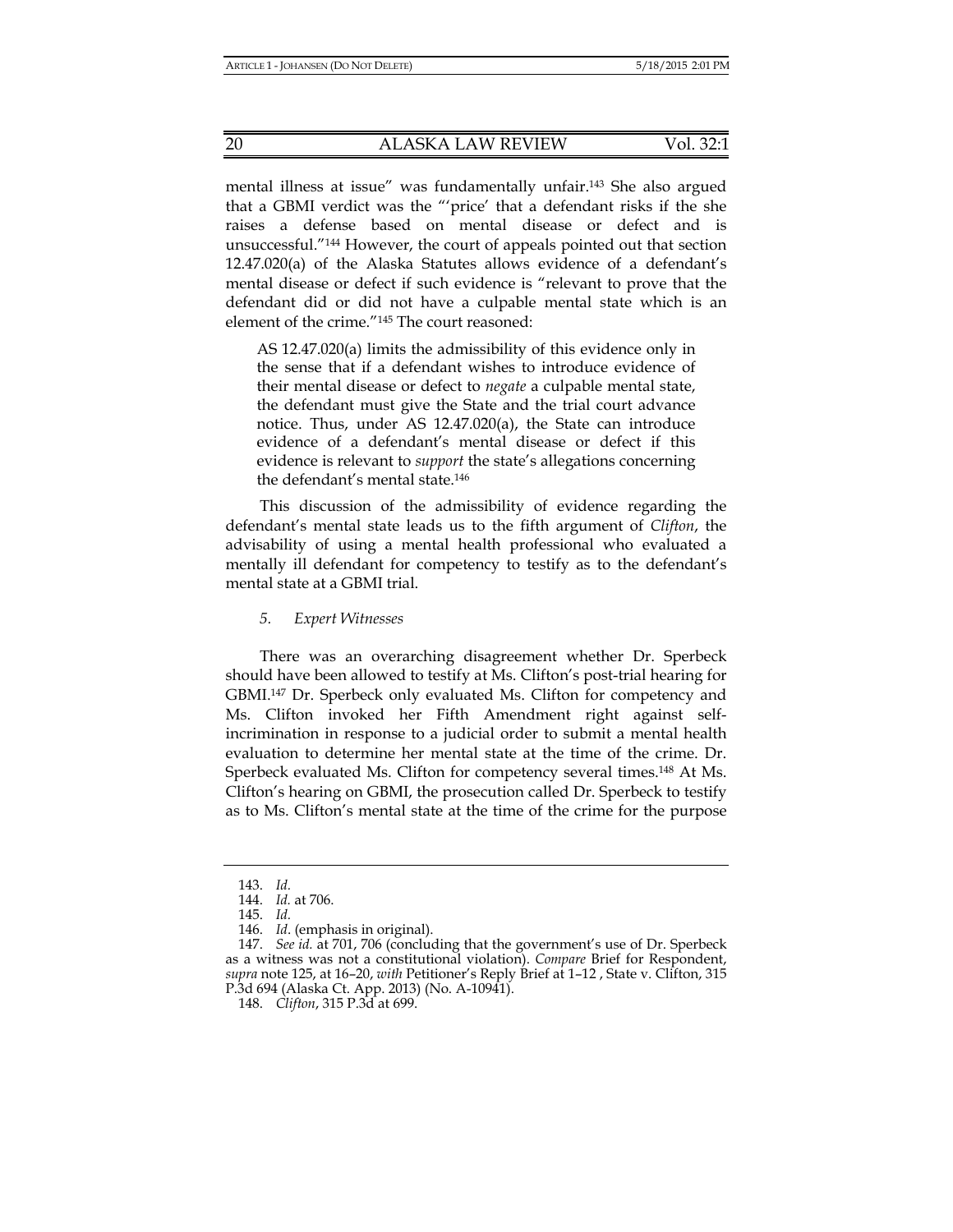of a GBMI determination.149 Ms. Clifton asked the court of appeals to affirm the superior court's decision on the grounds that including Dr. Sperbeck's testimony violated her right against self-incrimination.150 Dr. Sperbeck stated that he could put aside his earlier examination of Ms. Clifton and objectively assess Ms. Clifton.151 Judge Volland accepted Dr. Sperbeck's statement and allowed him to testify as an expert witness, and the court of appeals allowed this assessment to stand.152

The court of appeals went on to say that evidence of a mental illness was admissible for purposes of proving the defendant's mental state at the commission of the offense.153 This includes evidence of mental illness for purposes of a GBMI determination.154 This is because *Blakely* has placed the burden of proving all the elements of GBMI on the prosecution when the defendant has not raised this issue at trial.155 The elements of GBMI are distinct from the elements of the underlying offense.156 Therefore, "the State can introduce evidence of a defendant's mental disease or defect if this evidence is relevant to *support* the state's allegations concerning the defendant's mental state."157

The court of appeals, in this portion of *Clifton*, allowed the possibility that a previous competency evaluator could be able to ignore several previous mental health evaluations and rely only on an objective determination. This portion of the court's decision will be discussed further in Part IV(A) of this Article, *infra.* 

*6. Bifurcation* 

In the event of a trial wherein neither the defense nor the prosecution makes mental illness an issue, the prosecution can still seek GBMI after a guilty verdict.158 Here, the "evidence of the defendant's mental disease or defect will be relevant only if the defendant is convicted, because it is relevant to the type of disposition that the sentencing court should impose on the defendant"—i.e., eligibility for early release on parole.159

The result is a bifurcated trial wherein the issue of guilt or

 <sup>149.</sup> *Id.* at 701. 150. *Id.*  151. *Id*. at 701–02. 152. *Id*. 153. *Id.* at 706. 154. *Id*. at 701–02. 155. *Id.* 156. *Id.* at 710. 157. *Id.* at 706 (emphasis in original). 158. *Id.* 159. *Id.* at 707.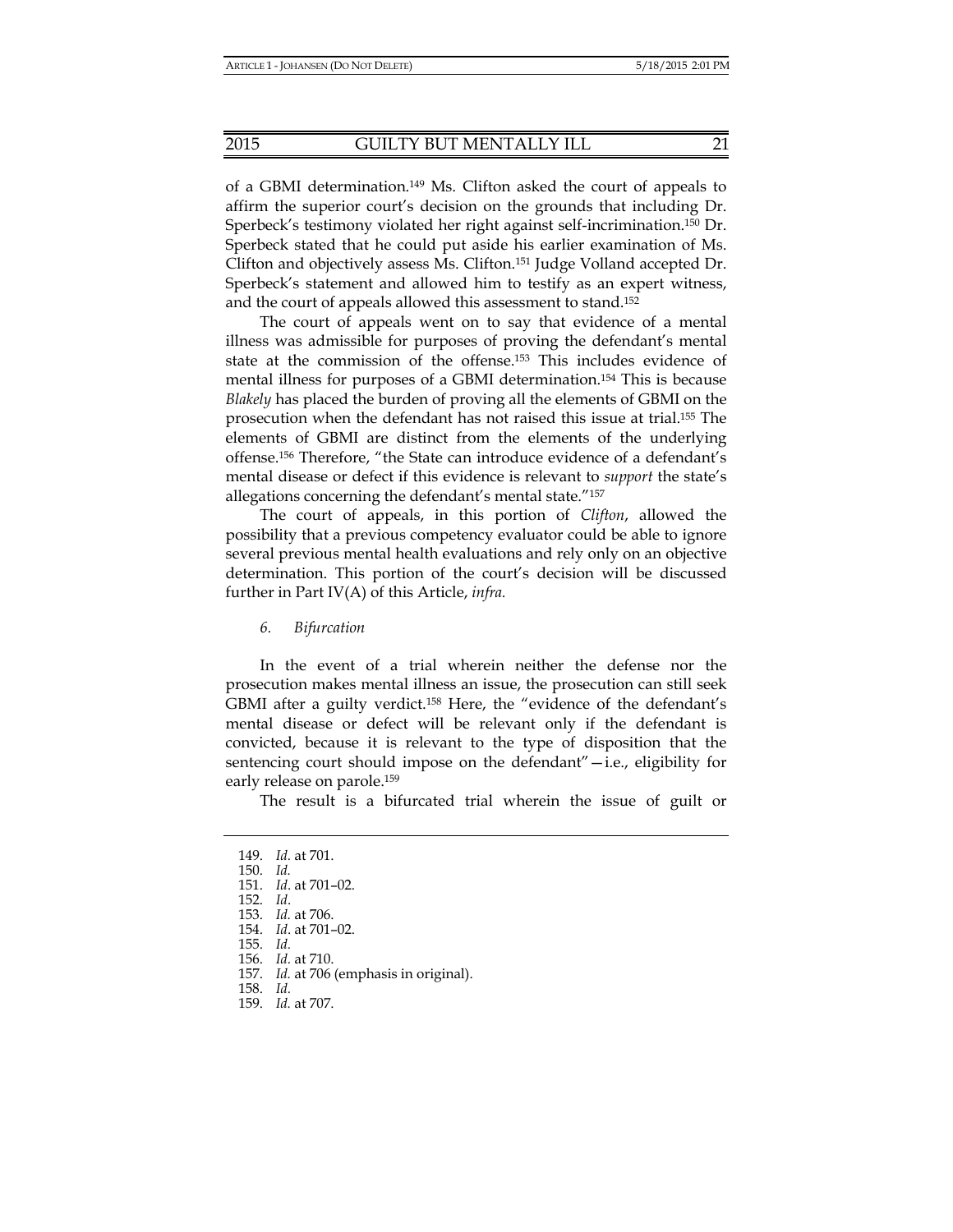innocence is adjudicated and a guilty verdict is entered, followed by defense or prosecution's motion to have the issue of GBMI litigated in front of the same jury that decided guilt.160 If the prosecution raises the issue, the defendant is entitled to a trial by jury on GBMI and a finding of GBMI beyond a reasonable doubt.161 This procedure, according to the court of appeals, complies with *Blakely*, as discussed earlier, *supra*.

In the second, GBMI portion of the trial, the prosecution must prove all elements of GBMI as separate and distinct from the underlying charged offense.162

## *7. Double Jeopardy*

The court of appeals briefly concluded that subjecting Ms. Clifton to a second trial to determine GBMI would not violate double jeopardy. The court reasoned the elements of GBMI are separate and distinct from the underlying offense.163 Also, Ms. Clifton's counsel was insistent that all evidence of mental illness must be excluded from her trial.164

### *8. Final Points*

The court was unclear, however, about whether the potential GBMI defendant's right to a jury trial under a "beyond a reasonable doubt" standard would apply if the defense raised the GBMI issue following a guilty verdict. The court only stated: "Because . . . the defendant faces an increased maximum sentence if the jury decides in the government's favor on this issue, the defendant is entitled to trial by jury and to proof beyond a reasonable doubt."165

Additionally, the court did not address the situation in which the defense attempted an unsuccessful NGI defense and then the GBMI verdict is presented as an alternative to the jury, as required by statute. The court of appeals upheld the superior court's determination that the pre-2012 version of section 12.47.060 of the Alaska Statutes was unconstitutional post-*Blakely*, but the court did not find the punishment enhancement of GBMI unconstitutional as the superior court previously determined.166

 <sup>160.</sup> *Id.*

 <sup>161.</sup> *Id.* at 706; Forster v. State, 236 P.3d 1157, 1170–72 (Alaska Ct. App. 2010).

 <sup>162.</sup> *Clifton*, 315 P.3d at 710.

 <sup>163.</sup> *Id*.

 <sup>164.</sup> *Id*.

 <sup>165.</sup> *Id.* at 707.

 <sup>166.</sup> *Id.* at 703–05.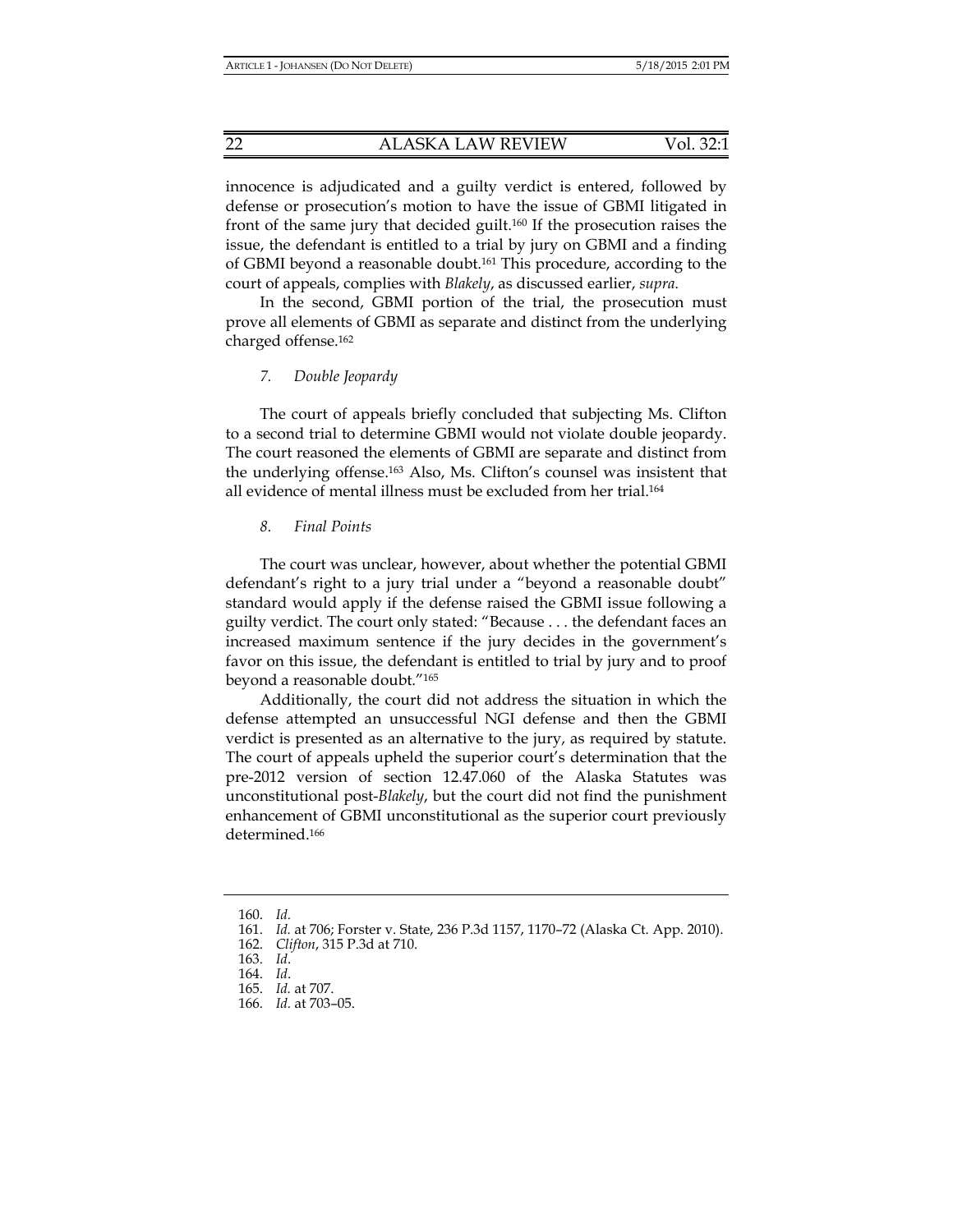# **IV. MENTAL ILLNESS AS A TOOL OF THE PROSECUTION**

*But Talus sternely did upon them set, And brusht and battred them without remorse, That on the ground he left full many a corse; Ne any able was him to withstand, But he them overthrew both man and horse, That they lay scattred over all the land, As thicke as doth the seede after the sowers hand.* 

> -Edmund Spencer, The Faerie Queen Book V, Canto XII

The court of appeals decision in *State v. Clifton* further complicates Alaska's already strained relationship between mental illness and criminal behavior. Now, a traditionally defense-oriented tool has been crowned by the appellate court as a per se sentencing aggravator for persons suffering from mental illness.

This Part addresses a potential broader use of guilty but mentally ill (GBMI) in Alaska post-*Clifton*, and will examine two practical issues the defense and prosecution will encounter during these proceedings, one evidentiary and one ethical. This Part concludes with a discussion of the Coordinated Resources Project (CRP or Mental Health Court) and will show that the prosecution will gain no benefit from participating in these elective programs post-*Clifton*.

# **A. Evidentiary Issues: Competency Evaluations and Expert Witnesses**

Pre-*Clifton*, the use of competency evaluations in State criminal proceedings existed in a nebulous and unclear state. The U.S. Supreme Court in *Estelle v. Smith<sup>167</sup>* stated that competency evaluations are conducted for a limited, neutral purpose.168 In Alaska, use of competency evaluations for evidence in an adversarial proceeding violates the defendant's right against self-incrimination.169 However, *R.H. v. State*'s prohibition on competency evaluations in criminal prosecutions is not as strong as one might view on first blush. In *Monroe v. State*, the court of appeals found that it was not plain error for a trial judge to allow a competency evaluator to testify as to GBMI if defense

 <sup>167. 451</sup> U.S. 454 (1981).

 <sup>168.</sup> *Id.* at 465.

 <sup>169.</sup> R.H. v. State, 777 P.2d 204, 210 (Alaska Ct. App. 1989).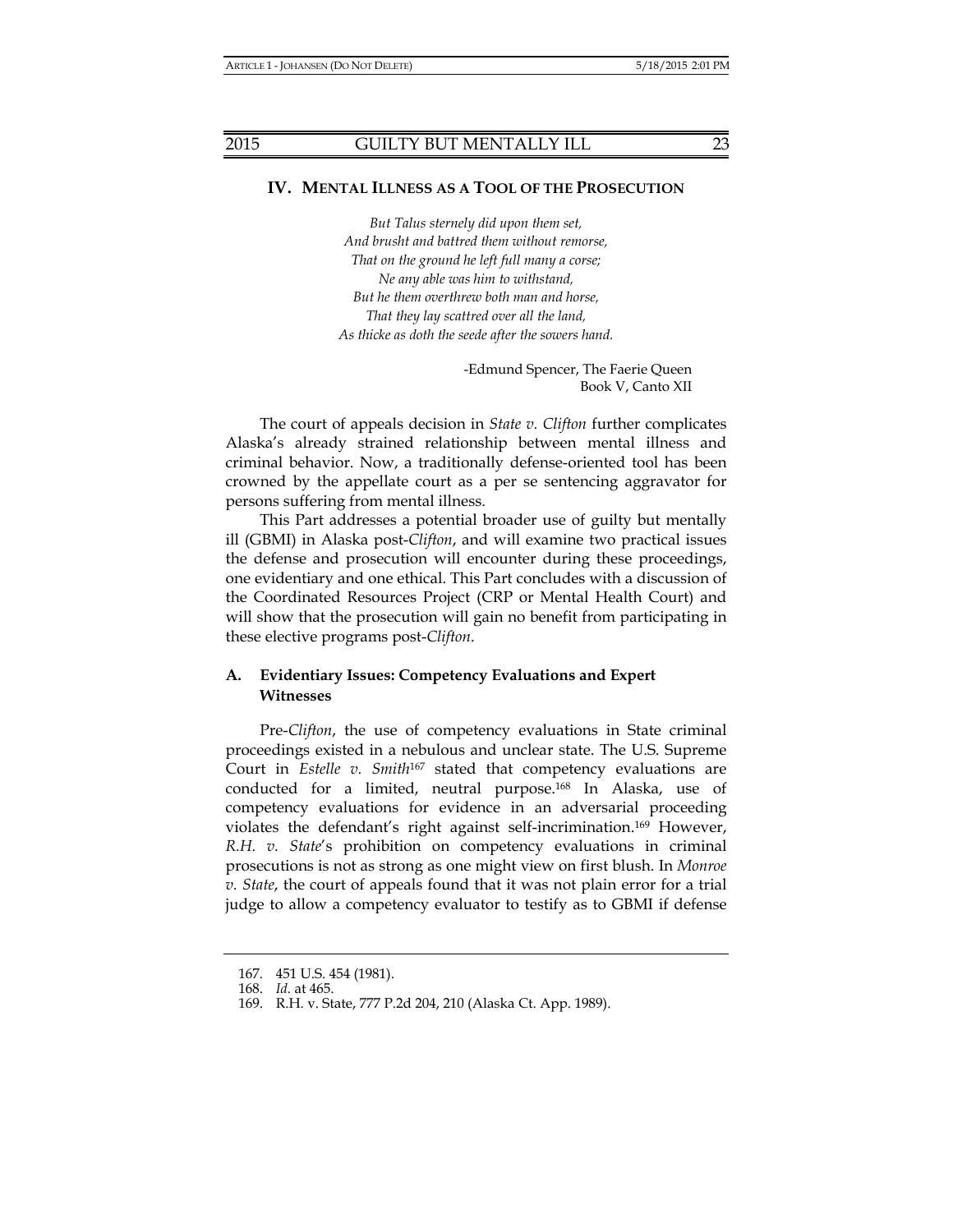counsel did not object in the proceeding for tactical reasons.170 This means that a competency evaluator may also testify to a defendant's mental illness at the time of the offense, as long as they performed a separate evaluation.

Pre-*Clifton*, there was at least an arguable position the defense could take to exclude evidence of competency evaluations in a possible GBMI situation. Now, the prosecution can not only present lay witness testimony of the defendant's mental illness, but the prosecution can also bring in a former competency evaluator to testify about the defendant's mental state at the time of the offense as long as they say a few magic words about objectivity and the defense does not object.<sup>171</sup>

If the prosecution can bring a competency evaluator in the second half of a bifurcated GBMI trial to testify about the defendant's mental illness at the time of the commission of the crime, which can then be used to *aggravate* and *lengthen* a defendant's sentence, there is a huge tactical risk in bringing forth competency concerns at the preliminary stages of a client's case. Seeking a competency evaluation would, in practice, expose a client to a GBMI finding at a bifurcated GBMI trial, and, consequently, to a longer prison term if the prosecution is successful in establishing GBMI.

### **B. Ethical Issues: Defense and Prosecution**

Defense counsel has a duty to zealously advocate their client's position, which in the criminal context includes limiting their exposure to incarceration.172 Attorneys also have a duty of confidentiality.173 The duty of confidentiality can be overcome to a limited degree in the case of a client with diminished capacity.174 If a lawyer reasonably believes their client has diminished capacity as a result of mental illness and cannot act reasonably to protect their own interests, the attorney may disclose information to a tribunal which would indicate the defendant may not be competent to stand trial and seek a competency evaluation.175 This

 <sup>170.</sup> Monroe v. State, 847 P.2d 84, 87 (Alaska Ct. App. 1993).

 <sup>171.</sup> The competency evaluator who testified in Ms. Clifton's case is the same person who testified in Mr. Monroe's trial 20 years ago: David Sperbeck. *Clifton*, 315 P.3d at 699.

 <sup>172.</sup> ALASKA RULES OF PROF'L CONDUCT pmbl. (2009). This duty applies to all lawyers, not just defense counsel. *Id.*

 <sup>173.</sup> ALASKA RULES OF PROF'L CONDUCT R. 1.6 (2009).

 <sup>174.</sup> *See* ALASKA RULES OF PROF'L CONDUCT R. 1.14 (2009) (when taking protective action pursuant to paragraph (b), the lawyer is impliedly authorized under Rule  $1.6(a)$  to reveal information about the client, but only to the extent reasonably necessary to protect the client's interests).

 <sup>175.</sup> *Id.*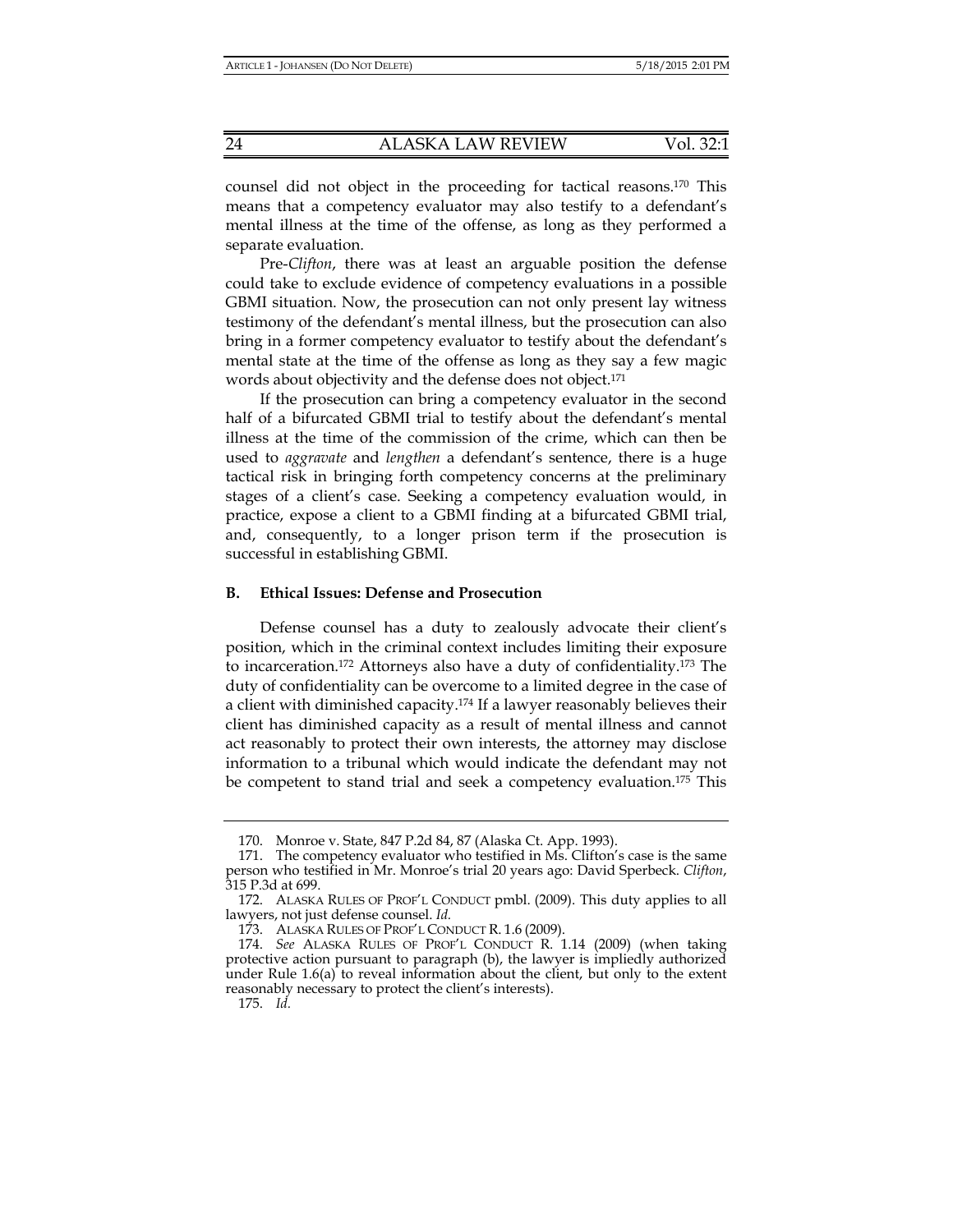decision is discretionary. The prosecution may then request a second competency evaluation (it is this second competency evaluation from which the prosecution can bring a competency evaluator as an expert witness post-*Clifton*).

The A.B.A. Criminal Justice Standards advise that the contents of a competency evaluation "be considered privileged information and should be used only in a proceeding to determine the defendant's competence."176 The state's use of the same competency *evaluator* as an expert witness at a bifurcated GBMI trial does not comply with the A.B.A. Criminal Justice Standards. It is unreasonable to believe that a competency evaluator who has seen a defendant several times, such as the evaluator in *Clifton*, could set aside both their observations and diagnosis and state to a jury completely objective opinions about the defendant's mental state at the time of the offense as an expert witness.

The State's pursuit of GBMI also creates a *Brady* problem. The government has special duties to disclose to the defense all evidence that tends to negate guilt or mitigate an offense.177 In *Brady v. Maryland*, 178 the Supreme Court of the United States held that withholding exculpatory evidence violates due process when the evidence is material to either *"*guilt *or* . . . *punishment*."179 As the *Clifton* court of appeals stated*,* mental disease or defect in a GBMI determination will be relevant "to the type of disposition that the sentencing court should impose on the defendant,"180 any evidence of mental illness in order to mitigate a culpable mental state must be disclosed to the defense before trial. This places the government in an odd ontological position in the context of prosecution–initiated GBMI. On one hand, the government must view the evidence of mental illness as mitigating, material evidence that must be disclosed to the defense because it has the ability to defeat the mens rea element of the crime charged.181 On the other hand, the government may pull an about-face and use this evidence in a bifurcated GBMI proceeding to deny the defendant good-time parole.182 Therefore, in the second half of a bifurcated GBMI trial, the prosecution must disclose all evidence to the defense tending to negate a mental illness or risk violating their duties under ARPC 3.8(d) and *Brady*. While in trial, the

 <sup>176.</sup> A.B.A. CRIMINAL JUSTICE STANDARDS Mental Health Standard 7-4.6.

 <sup>177.</sup> ALASKA RULES OF PROF'L CONDUCT R. 3.8(d) (2009).

 <sup>178. 373</sup> U.S. 83 (1963).

 <sup>179.</sup> *Id.* at 87 (emphasis added).

 <sup>180.</sup> State v. Clifton, 315 P.3d 694, 707 (Alaska Ct. App. 2013) (dicta).

 <sup>181.</sup> A.B.A. CRIMINAL JUSTICE STANDARDS Mental Health Standard 7-9. *See also*, ALASKA RULES OF PROF'L CONDUCT R. 3.8(d) (2009) (demonstrating the government's duty to disclose evidence that mitigates guilt).

 <sup>182.</sup> *Clifton*, 315 P.3d at 707.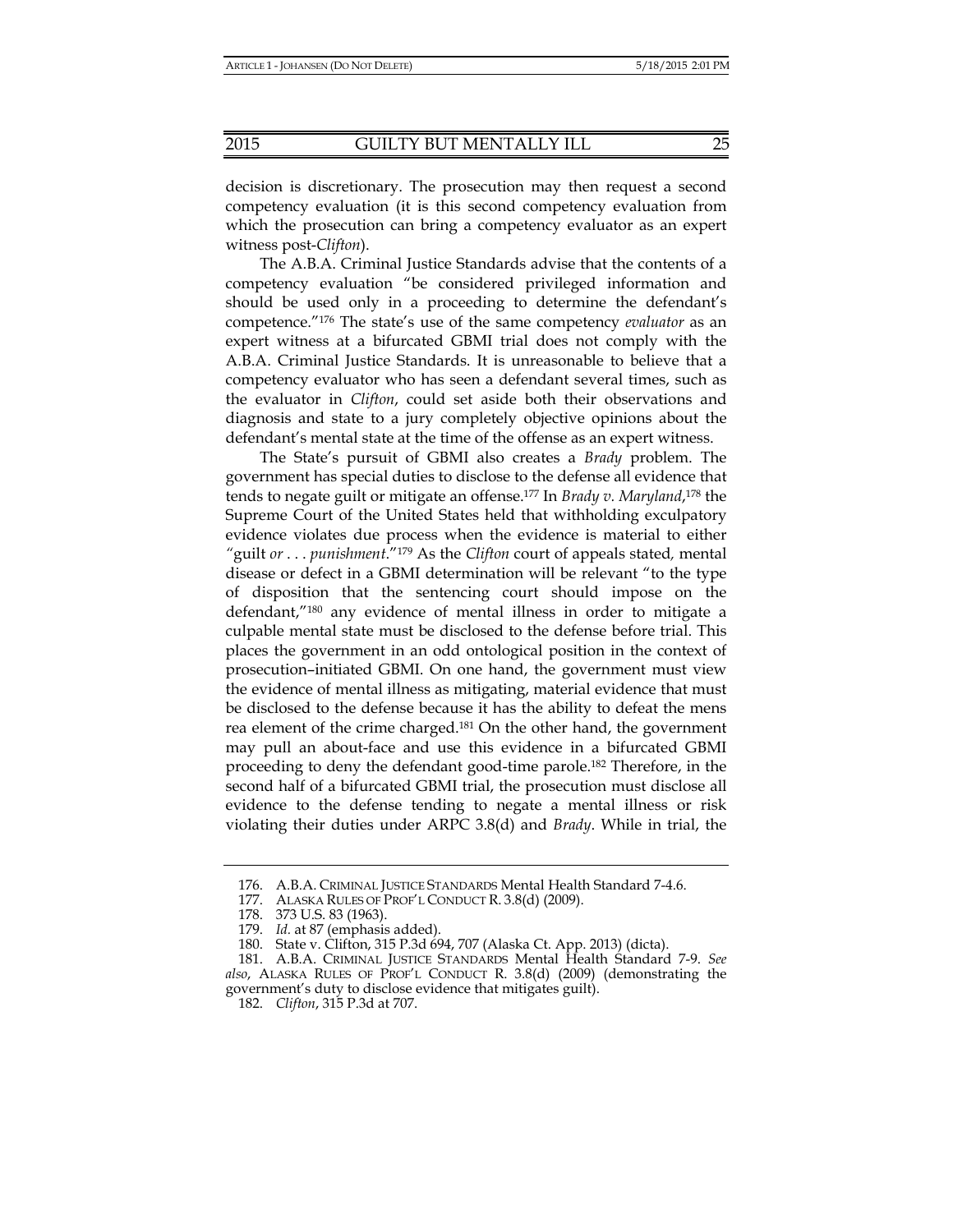prosecution has a duty to disclose evidence tending to negate that very fact.

This *Brady* problem reveals the prosecution's unprincipled stance in the bifurcated GBMI context, and on its face shows a lack of good faith argument. In a situation where the defense presents evidence of mental illness at trial, this problem is easily solved: the prosecution in this scenario will almost invariably oppose the defense's assertion of mental illness throughout each prong of the bifurcated trial in an unsuccessful NGI attempt, or throughout the trial in a defense-initiated GBMI trial. The consistency of argument when mental illness is brought forth by the defense does not implicate ethical issues regarding the special duties of prosecutors. However, the prosecution's switch in a bifurcated GBMI trial shows that the conflicting use of evidence of mental illness by the prosecution cannot align with their responsibility as ministers of justice.

Finally, it is likely post-*Clifton* that a prosecutor cannot try to bifurcate a trial for GBMI unless she has probable cause to believe that the defendant is mentally ill. A prosecutor cannot charge a crime unless she believes the charge is supported by probable cause.183 As *Blakely* has been applied to GBMI through *Clifton* and the 2012 statutory revisions, the prosecution must prove all elements of GBMI beyond a reasonable doubt, making the GBMI analogous to a sentencing aggravator. Additionally, because the A.B.A. Criminal Justice Standards advise attorneys to refrain from using competency evaluations in any proceeding other than a competency proceeding and *Estelle*  distinguishes the use of a competency evaluation for only limited, neutral purposes, the prosecution should not use competency evaluations to support the probable cause for GBMI, and must rely on police reports, separate expert witnesses, and lay witness evidence alone.

# **C. CRP Courts**

Post-*Clifton*, the prosecution will have little incentive to participate in the Coordinated Resource Projects (CRP) currently in effect in Alaska State District Courts. A CRP is a multi-dimensional, therapeutic court that emphasizes treatment and stability as a cornerstone to solving recidivism, desperation, and homelessness in Alaska's mentally ill community.184 Anchorage's CRP functions as a diversionary program designed to allow mentally ill misdemeanor defendants the opportunity

 <sup>183.</sup> ALASKA RULES OF PROF'L CONDUCT R. 3.8(a) (2009).

 <sup>184.</sup> ALASKA JUDICIAL COUNCIL, TRANSFERABILITY OF THE ANCHORAGE WELLNESS COURT MODEL (2008).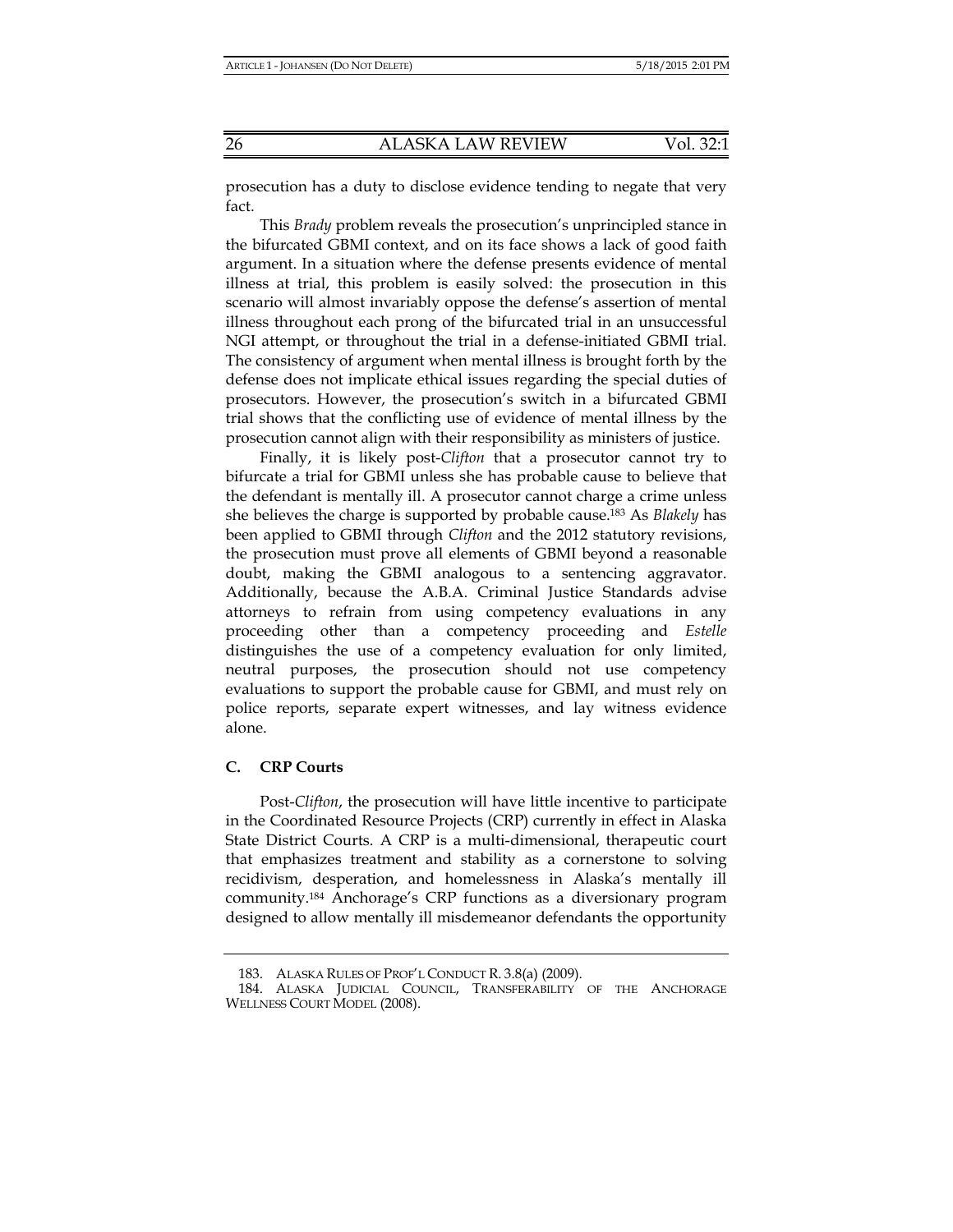to have their misdemeanor charges dismissed or significantly reduced in exchange for following a court-ordered treatment plan.185

The CRP program involves a team of psychologists interviewing the defendant, determining eligibility—i.e., that the person suffers from a mental illness—and setting up a treatment plan which may include medication, release to an assisted living facility, mandatory and frequent drug testing, and therapy with an appropriate treatment provider. Participation in the court usually takes a full year, and upon a successful completion the participant gets their bargained-for lesser sentence, a certificate of graduation, and a small gift. The defendant will come to several "check in" type hearings throughout their time in CRP court to ensure they remain compliant with the terms of a Rule 11 Agreement.186 The hearings are adversarial.

CRP court benefits the prosecution in that the defendant will hopefully solve the underlying mental illness that contributes to their criminal conduct, thus theoretically reducing recidivism. However, CRP court requires a certain level of specialized knowledge that prosecution typical prosecution does not present. A familiarity with the community's mental health treatment options, health insurance and Medicaid, and a working knowledge of civil commitment and competency evaluations is necessary to properly represent and prosecute in CRP court. CRP court also requires a fair amount of attorney time.

Prosecutorial use of GBMI risks the end of CRP court. Practically, prosecutors will reject CRP court if they could get the same benefit (mental health treatment) from a GBMI verdict. However, this is problematic because DoC mental health treatment offered, whether appropriate or not, would merely be a Band-Aid for larger collateral consequences of the mental illness including homelessness—a widely recognized problem in Alaska. CRP Courts work to provide a support system while the mentally ill person is receiving treatment outside of prison. To avoid CRP courts in favor of GBMI would deny the community the benefit of seeing its neighbors properly housed, stable, and able to receive much-needed mental health intervention.

 185. *Alaska Coordinated Resources Project: Alaska Mental Health Cour*t, ALASKA COURT SYSTEM 2 (September 2006), http://www.uaa.alaska.edu/ centerforhumandevelopment/fulllives/pastconferences/upload/judgerhoadesPub-100-Anchorage-Coordinated-Resources-Project-9-06.pdf.

 <sup>186.</sup> A Rule 11 Agreement is a plea bargain in Alaska. ALASKA R. CRIM. P. 11.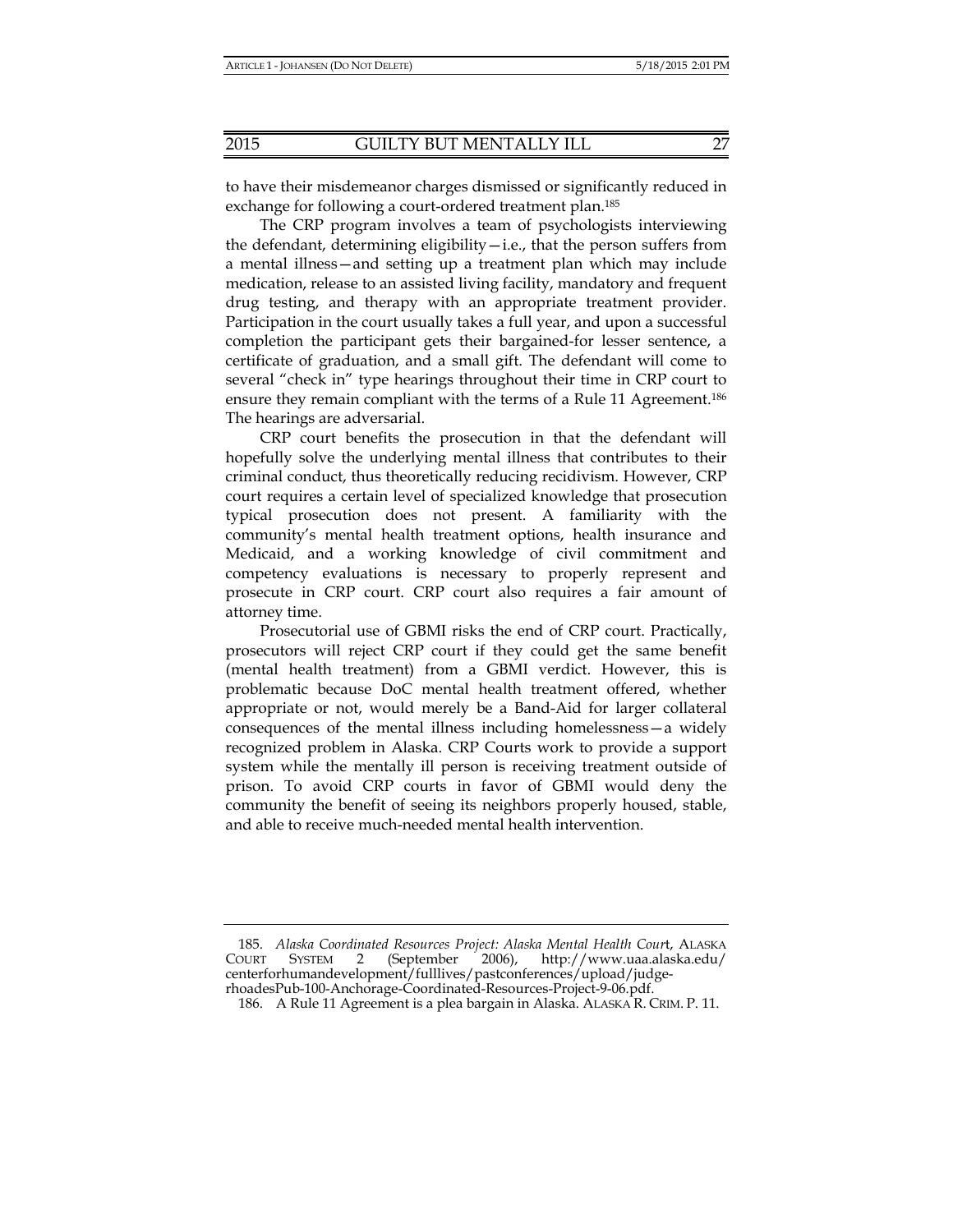## **D. GBMI: Will Its Use Expand Post-***Clifton***?**

The *Clifton* decision unequivocally allows the prosecution to present mental illness as a potential aggravating factor into criminal prosecutions through GBMI. This creates a risk that the State of Alaska may try to extend more sentences, and open up the possibility of postincarceration civil commitment, for the mentally ill in non-traditionally NGI or GBMI charges (rather than functionally limiting NGI/GBMI use to high-exposure crimes like murder). For example, GBMI may infringe on the State's willingness to participate in the Coordinated Resources Project Courts (CRP or Mental Health Court) for misdemeanors and low-level felonies, *supra*. GBMI is a powerful tool for prosecutors to limit parole and/or furlough to the mentally ill.

It seems very likely that after the court of appeals has given its blessing to prosecution-initiated GBMI that its use will expand into lower-level felonies and perhaps even misdemeanor crimes. The relative ease of proving what is a lower standard than *M'Naghten* insanity in a GBMI trial will encourage prosecutors to impose GBMI on defendants.

Prosecutors may think they are serving justice by helping the mentally ill receive treatment in prison or jail. However, this could not be further from the truth. In pursuing a GBMI verdict, they are actually subjecting the mentally ill offender to longer prison sentences, branding defendants with the stigma of mental illness, limiting their access to mental health care of their own choosing, and possibly creating the opportunity for abuse and maltreatment from other inmates. It is, as is Artegall's squire Talus (the "iron man") from Spencer's *The Faerie Queene*, the allegorical equivalent to justice without mercy.

#### **CONCLUSION**

A year and a half after the Alaska Court of Appeal's decision in *Clifton*, Ms. Karan Clifton's case continues in the superior court. Now that the issue of guilt has been decided, it only remains to present the GBMI determination to a jury. A trial on this matter is currently scheduled for July 2015.

This article argues that both prosecution and defense counsel should avoid the GBMI verdict. GBMI offends justice and when raised by the State implicates ethical questions on the part of the prosecution.

We are measured by how we treat the most vulnerable members of our community. Although Ms. Clifton does not lend herself to deep sympathy, she is an extremely disabled woman. Because of her illness she behaves in a way that necessitates her confinement from the public and results in a significant loss of freedom. She did not choose to be a